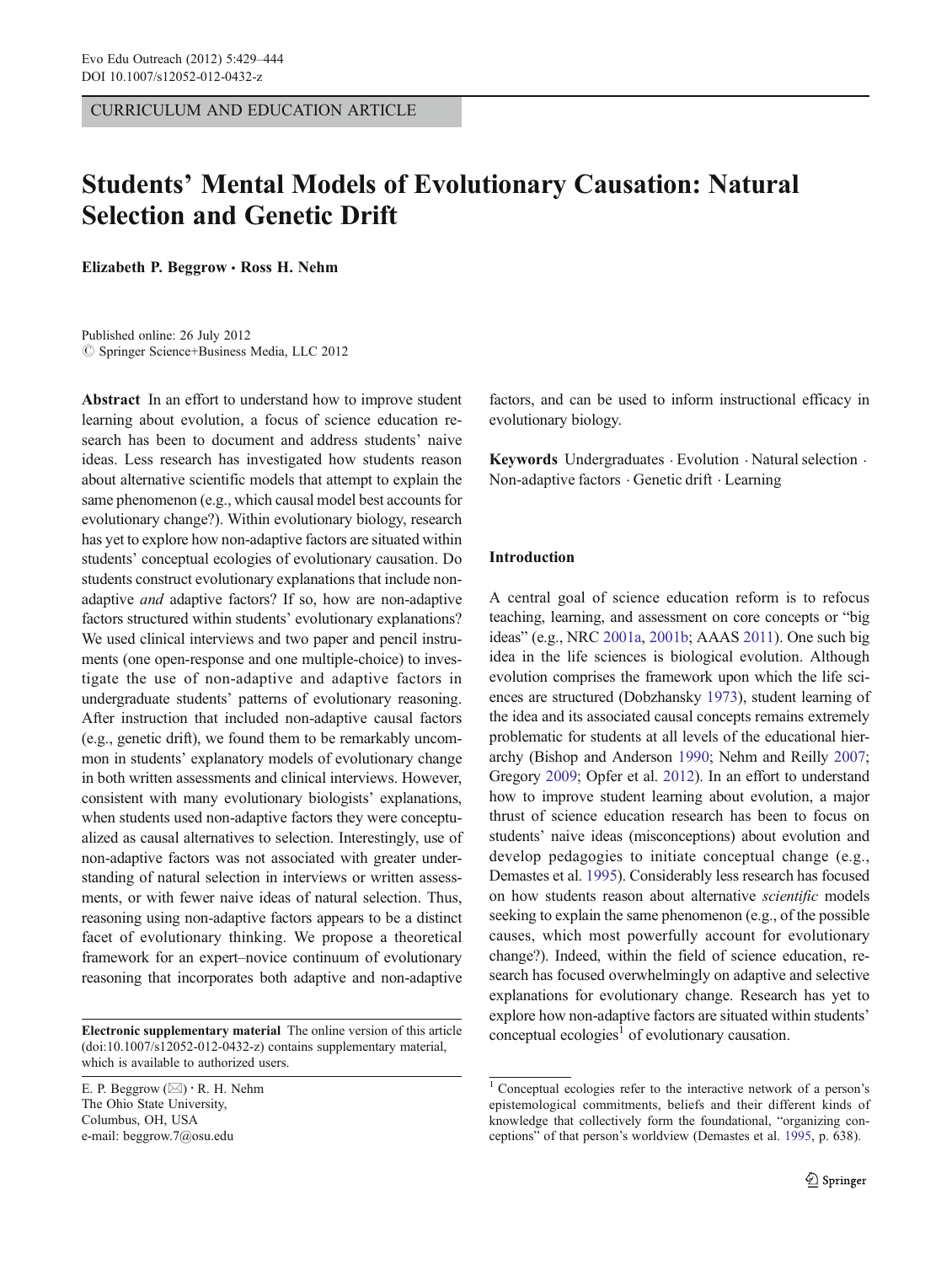While intense debate about the causal factors accounting for the structure of the natural world persists in many science domains, and reflects deeply complex philosophical and epistemological tensions (e.g., Conway Morris [2003](#page-14-0); Randall [2011\)](#page-15-0), we wish to engage with this topic at a level that intersects with important questions about the teaching of evolution. Within the field of evolutionary biology, adaptive (e.g., natural selection) and non-adaptive (e.g., genetic drift) frameworks have been used to account for and explain (conceptually and methodologically) the processes that undergird evolutionary patterns in the living world, both past and present (Gould [2002](#page-14-0)). While the body of work in this area is immense, we wish to focus attention on two concepts that represent core perspectives on evolutionary causation and have direct relevance to undergraduate science educators: natural selection and genetic drift (Table 1).

Natural selection is considered by many evolutionary biologists to be the primary mechanism causing adaptive evolutionary change (Pigliucci and Müller [2010](#page-15-0)). Adaptive evolutionary change occurs when the frequency of a trait (genetic or phenotypic feature) increases because it confers a survival or reproductive advantage to the "individuals" (genes, bacteria, animals, etc.) possessing it (Dawkins [1976;](#page-14-0) Darwin [1859\)](#page-14-0). Importantly, as noted above, natural selection is not the only process leading to evolutionary changes in the living world. Alternative mechanisms, collectively known as "non-adaptive" factors, include concepts such as genetic drift and developmental constraints, among others (Gould and Lewontin [1979](#page-14-0); Nickels et al. [1996;](#page-15-0) Gould [2002\)](#page-14-0). Nonadaptive change (e.g., genetic drift) occurs when the frequency of a trait increases or decreases in a population because of stochastic factors, regardless of whether the trait confers an advantage, disadvantage, or is neutral with respect to survival or reproduction (Freeman [2005](#page-14-0)).

As noted by Orr ([1998](#page-15-0), p. 2099), evolutionary biologists have long been seeking ways to determine whether

Table 1 Definitions of natural selection and genetic drift from glossaries of introductory college biology textbooks

| Term              | Definition                                                                                                                                                                                                                                                                                                                                                                                                                                                                                                                                                                                                                                                                      | Textbook                                                                                                                                                                         |
|-------------------|---------------------------------------------------------------------------------------------------------------------------------------------------------------------------------------------------------------------------------------------------------------------------------------------------------------------------------------------------------------------------------------------------------------------------------------------------------------------------------------------------------------------------------------------------------------------------------------------------------------------------------------------------------------------------------|----------------------------------------------------------------------------------------------------------------------------------------------------------------------------------|
| Natural Selection | A process in which organisms with certain inherited characteristics<br>are more likely to survive and reproduce than are organisms with<br>other characteristics.                                                                                                                                                                                                                                                                                                                                                                                                                                                                                                               | Campbell, N.A., Reece, J.B., Urry, L.A.,<br>Cain, M.L., Wasserman, S.A.,<br>Minorsky P.V., and R.B. Jackson.<br>(2008). Biology. 8th ed. New York:<br>Pearson Benjamin Cummings. |
| Natural Selection | The process by which individuals with certain heritable traits tend to<br>produce more surviving offspring than do individuals without those                                                                                                                                                                                                                                                                                                                                                                                                                                                                                                                                    | Freeman, S. (2005) Biological                                                                                                                                                    |
|                   |                                                                                                                                                                                                                                                                                                                                                                                                                                                                                                                                                                                                                                                                                 | Science. 2nd ed. Upper Saddle                                                                                                                                                    |
|                   | traits, resulting in a change in the genetic makeup of the population.<br>A major mechanism of evolution.                                                                                                                                                                                                                                                                                                                                                                                                                                                                                                                                                                       | River: Pearson Prentice Hall.                                                                                                                                                    |
| Natural Selection | The differential survival and/or reproduction of classes of entities that<br>differ in one or more characteristics; the difference in survival and/<br>or reproduction is not due to chance, and it must have the potential<br>consequence of altering the proportions of the different entities to<br>constitute natural selection. Thus natural selection is also definable<br>as a partly or wholly deterministic difference in the contribution of<br>different classes of entities to subsequent generations. Usually the<br>differences are inherited. The entities may be alleles, genotypes or<br>subsets of genotypes, populations, or in the broadest sense, species. | Futuyma, D.J. (1998). Evolutionary<br>Biology. 3rd ed. Sunderland: Sinauer<br>Associates, Inc.                                                                                   |
| Genetic Drift     | A process in which chance events cause unpredictable fluctuations in<br>allele frequencies from one generation to the next. Effects of<br>genetic drift are most pronounced in small populations.                                                                                                                                                                                                                                                                                                                                                                                                                                                                               | Campbell et al. (2008). Biology. 8th ed.<br>New York: Pearson Benjamin Cummings.                                                                                                 |
| Genetic Drift     | Any change in allele frequencies due to random events. Causes allele<br>frequencies to drift up and down randomly over time, and<br>eventually can lead to the fixation or loss of alleles.<br>Non-adaptive change (e.g., genetic drift) occurs when the frequency<br>of a trait increases or decreases because of stochastic factors,<br>regardless of whether the trait confers an advantage, disadvantage,<br>or is neutral with respect to survival or reproduction                                                                                                                                                                                                         | Freeman, S. (2005) Biological<br>Science. 2nd ed. Upper Saddle<br>River: Pearson Prentice Hall.                                                                                  |
| Genetic Drift     | Random changes in the frequencies of two or more alleles or<br>genotypes within a population                                                                                                                                                                                                                                                                                                                                                                                                                                                                                                                                                                                    | Futuyma, D.J. (1998). Evolutionary<br>Biology. 3rd ed. Sunderland: Sinauer<br>Associates, Inc.                                                                                   |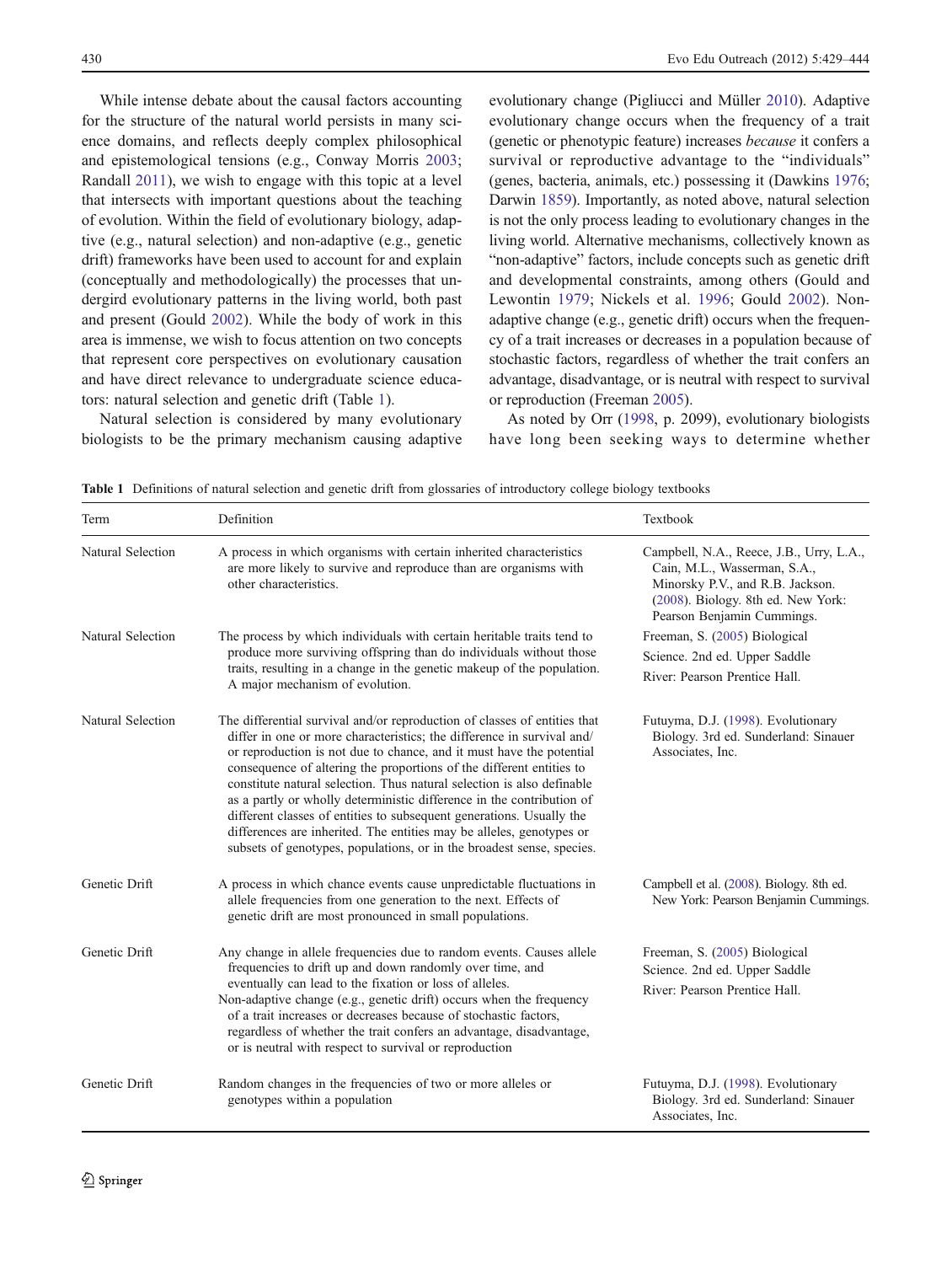differences in phenotype or genotype frequencies (e.g., proportions of short vs. long spines within a population) were caused by natural selection, genetic drift, or combinations of the two factors. Biologists often conceptualize selection and drift as alternative or competing evolutionary explanations; selection is deterministic, and drift is stochastic (Sober [1984,](#page-15-0) p. 110). Methodologically, several approaches have been developed by evolutionary biologists to empirically test the causal contributions of these two processes (for details, see Orr [1998\)](#page-15-0). While many studies have modeled evolutionary change as being caused by either selection or drift, research has also looked at the collective contributions of both mechanisms to evolutionary change (i.e., selection and drift; Ackermann and Cheverud [2004;](#page-13-0) Parker and Maynard Smith [1990](#page-15-0)).

The relative importance of selection and drift has been controversial within evolutionary biology for some time. Evolution by natural selection was introduced through the work of Darwin ([1859](#page-14-0)) and Wallace ([1871](#page-15-0)) and gained ground after the "eclipse of Darwinism" in the early twentieth century (Bowler [1983](#page-14-0)). At this time, publications raised the question of the relative contributions of selection and random survival (e.g., Hagedoorn and Hagedoorn [1921](#page-14-0); Fisher [1922](#page-14-0)). Fisher, for example, viewed deterministic processes as paramount and natural selection as the only important cause of evolutionary change (Provine [1971](#page-15-0)). Genetic drift was introduced primarily through Wright's studies of population genetics in the early 1930s, but a lack of convincing experimental evidence led some evolutionary biologists, including Fisher, to reject drift as an important cause of evolutionary change (Savage [1969;](#page-15-0) Provine [1971](#page-15-0)).

These earlier debates were revived with Kimura's [\(1968\)](#page-14-0) finding of a high rate of neutral mutation; such empirical findings provided support for stochastic causal contributors (e.g., genetic drift) to evolutionary change. Nevertheless, many evolutionary biologists remained strong subscribers of what some have termed an "adaptationist approach" to evolution. For instance, Mayr argued that it is the goal of the evolutionary biologist to first try "to explain biological phenomena and processes as the product of natural selection" [\(1983,](#page-14-0) p. 326). Gould and Lewontin [\(1979\)](#page-14-0) countered that Mayr's view is typical of what they caricatured as the "Panglossian paradigm." Gould and Lewontin refer to Voltaire's Dr. Pangloss of Candide, whose philosophy that "everything is for the best in this best of all possible worlds" leads to numerous just-so explanatory stories, such as "the nose has been formed to bear spectacles – thus we have spectacles" (Voltaire [2010](#page-15-0), p. 2). The Panglossian paradigm serves as a metaphor for some biologists' adaptationist approach to evolution, where the presence of traits is explained through the useful function of those traits.

The Panglossian paradigm demands deterministic explanations, thereby precluding any possibility of trait origins being a product of non-adaptive factors such as drift. Gould and Lewontin [\(1979,](#page-14-0) p. 587) warned of the dangers of such explanatory approaches: "One must not confuse the fact that a structure is used in some way…with the primary evolutionary reason for its existence and conformation." Likewise, Lynch ([2007](#page-14-0)) viewed selection-centered views as reducing evolution to a form of "engineering," which he considered not only unnecessary, but also misleading. Other scientists, in contrast, have taken a holistic approach to evolutionary change that recognizes the relative contributions of both causal factors (e.g., Parker and Maynard Smith [1990;](#page-15-0) Ackermann and Cheverud [2004](#page-13-0)). In short, evolutionary biologists have debated how evolutionary change should be framed, with some taking an adaptationist approach, and others taking a more pluralistic approach to evolutionary causation.

The competing roles of selection and drift in evolutionary causation have also been a subject of debate for philosophers of biology, though the importance of both concepts is not disputed (Rosenberg and McShea [2008;](#page-15-0) Sober [1984\)](#page-15-0). Discussions in the field of philosophy concern whether or not drift and selection are in fact two distinct concepts (e.g., Beatty [1984;](#page-14-0) Matthen and Ariew [2002;](#page-14-0) Millstein [2002;](#page-14-0) Rosenberg and McShea [2008](#page-15-0); Sober [1984](#page-15-0)). Additionally, it has been argued that depending on what kind of question is being asked (e.g., evolutionary origin vs. evolutionary differences), explanations will involve collaborative or competing roles of selection and drift (Rosenberg and McShea [2008](#page-15-0)). Overall, in the philosophical and scientific communities, selection and drift are widely recognized by scientists and philosophers as two central evolutionary processes that should be considered when developing and testing explanations for trait differences between units (e.g., genomes, populations, species, etc.). Yet, Rosenberg and McShea [\(2008](#page-15-0)) point out that "recognizing the role of drift is not the same thing as agreeing on what it is, how it works, and what its relation to adaptation is" (p. 65). Thus, the primary debate concerns understanding what drift is, as well as the relative contributions of selection and drift.

Selection and Drift in Science Education Stochastic processes are acknowledged as potential contributors to evolutionary change by biologists and philosophers (Gould [2002;](#page-14-0) see above), and life science curricula appear to reflect such normative conceptualizations. For students to achieve more expert-like competency in evolutionary reasoning, then, they must consider both adaptive and non-adaptive processes as possible contributors to evolutionary causation. Alternative mechanisms to natural selection are notably present in undergraduate and graduate biology programs and most college biology textbooks (e.g., Campbell et al. [2008](#page-14-0)). Though non-adaptive causal mechanisms are present, coverage of these factors varies; indices of introductory biology textbooks indicate relatively low frequencies of topics related to "genetic drift" (Campbell et al. [2008](#page-14-0): 3 pages/1267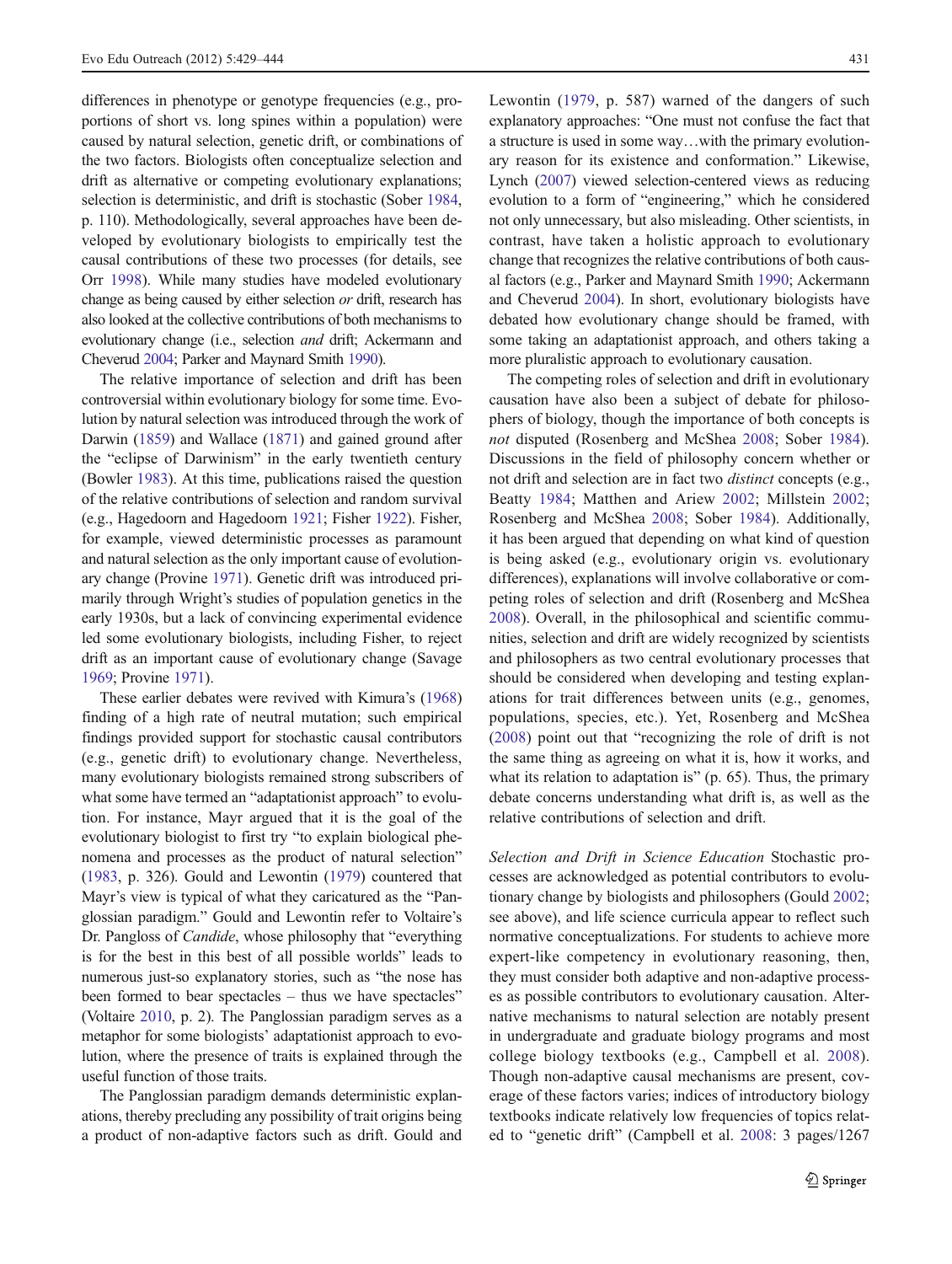content pages; Freeman [2005:](#page-14-0) 9 pages/1238 content pages). For evolution textbooks, the indices indicate slightly higher frequencies of topics related to "genetic drift" (Futuyma [1998:](#page-14-0) 32 pages/754 content pages; Ridley [2004;](#page-15-0) 47 pages/ 681 content pages). Reviews of collections of textbooks and laboratory manuals have also found non-adaptive factors to be present but minimally covered (Linhart [1997;](#page-14-0) Maret and Rissing [1998](#page-14-0)). In addition, considering the reliance on texts for teaching (Carpenter et al. [2006;](#page-14-0) Cuseo [2007](#page-14-0)), it is possible that most undergraduate science curricula may over-emphasize natural selection at the expense of nonadaptive factors. The possible consequences of a nearly exclusive focus on natural selection as the cause of evolutionary change raise the question as to whether biology education is reifying an adaptationist approach.

Although a number of studies have developed activities for teaching genetic drift in the classroom, or advocated for hands-on activities relating to genetic drift (e.g., Nickels et al. [1996](#page-15-0); Maret and Rissing [1998;](#page-14-0) Staub [2002\)](#page-15-0), remarkably little work has been done to explore how (or if) students think about non-adaptive factors in evolutionary change. We know that practicing evolutionary biologists attribute evolutionary change to selection, non-adaptive factors (e.g., genetic drift) or a combination of these two factors, but what do students' explanations of evolutionary causation look like? This question motivated our explorations of biology students' non-adaptive and adaptive evolutionary reasoning patterns.

#### Theoretical Framework

It is well established that students bring a variety of intuitive ideas to school that are in conflict with normative scientific perspectives (e.g., Wandersee et al. [1994](#page-15-0)). Students deal with these contradictions in a variety of ways: they may ignore the new information and continue using their previous frameworks, they may maintain both the new and old information in parallel, accessing each in specific contexts or situations, or they may construct a new conceptual framework that incorporates both the new and old knowledge (Fosnot [1996](#page-14-0)). Students use their existing conceptual frameworks to process new experiences (e.g., assimilation) or, when the students' current frameworks are inadequate in allowing them to make sense of new experiences, they must reorganize and/or replace them with new concepts (e.g., accommodation; Demastes et al. [1995](#page-14-0); Posner et al. [1982](#page-15-0); Sinatra et al. [2008\)](#page-15-0).

Students' alternative conceptions in science, particularly those regarding natural selection, are well documented (e.g., Bishop and Anderson [1990](#page-14-0); Settlage [1994](#page-15-0); Demastes et al. [1995;](#page-14-0) Demastes et al. [1995](#page-14-0); Ferrari and Chi [1998](#page-14-0); Nehm and Reilly [2007;](#page-14-0) Nehm and Schonfeld [2007](#page-14-0); Nehm [2009](#page-14-0); Gregory [2009\)](#page-14-0). These alternative conceptions are both abundant and persistent, and efforts to target them through instruction have yielded varied results (e.g., Bishop and Anderson [1990;](#page-14-0) Demastes et al. [1995](#page-14-0), [1996;](#page-14-0) Dagher and BouJaoude [1997](#page-14-0); Ferrari and Chi [1998](#page-14-0); Nehm and Reilly [2007](#page-14-0); Sinatra et al. [2008](#page-15-0)). In an effort to understand how to improve student learning and thinking about evolution, most of the research in evolution education has focused on students' naive ideas and how to change them (e.g., Demastes et al. [1995;](#page-14-0) Demastes et al. [1995,](#page-14-0) [1996](#page-14-0); Sinatra et al. [2008\)](#page-15-0). Much less research has focused on how students incorporate alternative scientific models of evolutionary causation; that is, work has yet to explore how non-adaptive factors should be situated theoretically, or how non-adaptive factors such as genetic drift are incorporated into students' conceptual ecologies of evolution.

The Development of Evolutionary Reasoning: Theoretically Situating Non-adaptive Causation The National Research Council [NRC] ([2001b](#page-14-0)) argues that an understanding of how students think and reason about domain-specific ideas should undergird the design of teaching, curriculum, and assessment. Such models should be based upon empirical evidence about how "students represent knowledge and develop competence in the domain" (2001b, p. 3). Taken collectively, the aforementioned studies about student thinking and alternative concepts of evolution and natural selection contribute to the development of a model of how students think about and learn evolutionary concepts. Despite important early work in this area (cf. Catley et al. [2005](#page-14-0)), non-adaptive factors remain to be incorporated within cognitive models of evolutionary competence and corresponding learning progressions.

Novice–expert studies, common in many areas of science education, provide crucial insights into notions of "competency" as well as what is meant by normative and accurate scientific understanding (NRC [2001b\)](#page-14-0). When comparing novices with experts, research demonstrates that differences between novice students and expert scientists lie in a variety of factors, including metacognition, organization and categorization of knowledge, and presuppositions surrounding knowledge (e.g., Vosniadou [1999;](#page-15-0) Chi et al. [1981](#page-14-0); Nehm and Ridgway [2011](#page-14-0)). Novice–expert studies have also compared knowledge representation and which concepts are used to build explanations to account for scientific phenomena (Keil and Wilson [2000](#page-14-0)). Unfortunately, only one study has explored novice–expert reasoning patterns in evolution, with a focus almost exclusively on natural selection (Nehm and Ridgway [2011\)](#page-14-0).

While reasoning about evolutionary change is diverse and complex, expert–novice reasoning patterns, and associated benchmarks of competency, may be simplified and modeled along a continuum based on existing research (see Table [2](#page-5-0)). In this framework, novices are defined as those who tend to use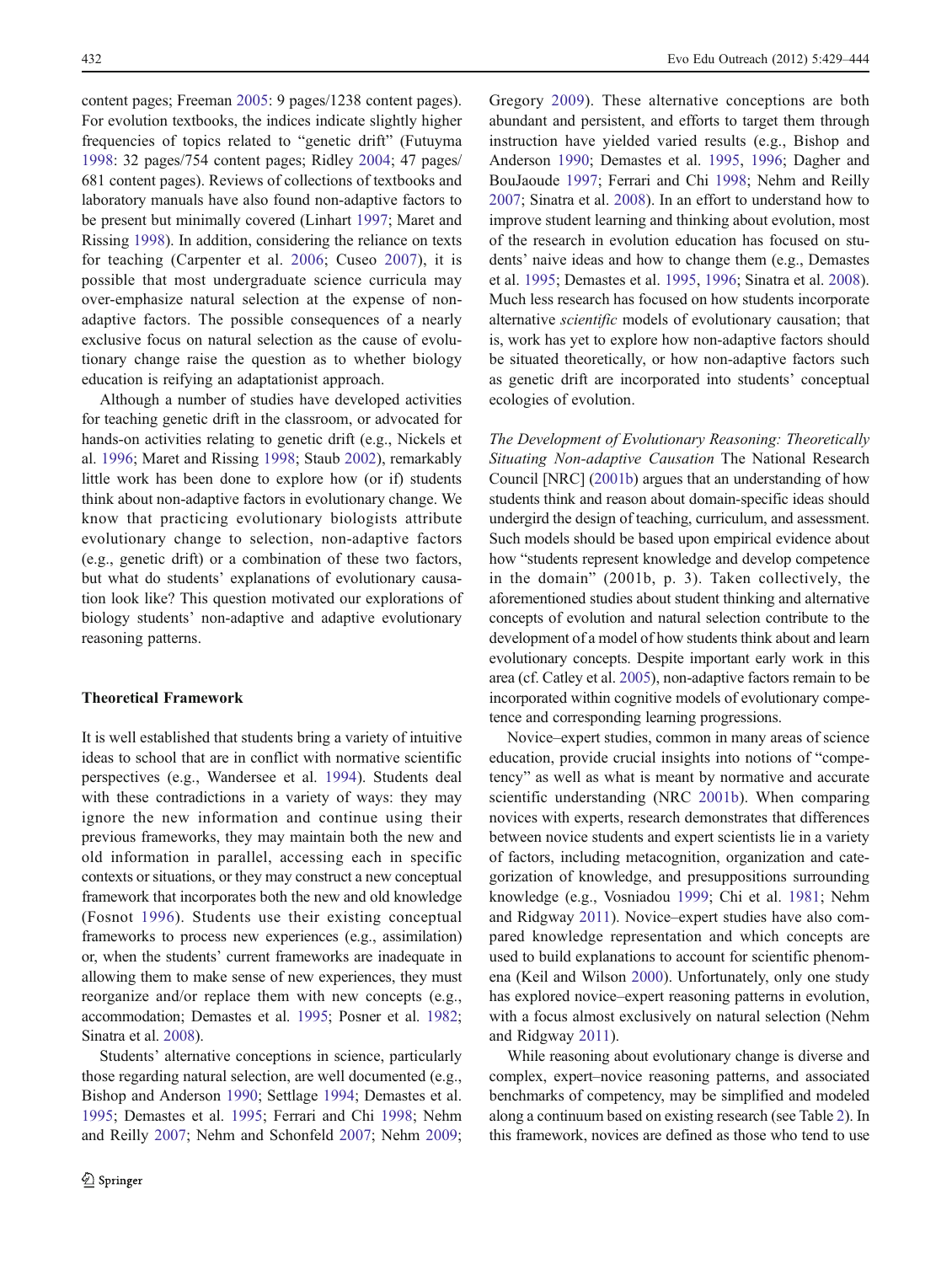exclusively naive ideas, or both naive ideas and key concepts<sup>2</sup> of natural selection, in their explanations of evolutionary change (Nehm and Ridgway [2011\)](#page-14-0). In contrast, "emerging experts" are those whose explanations include key concepts of natural selection, but not naive ideas (Nehm and Ridgway [2011\)](#page-14-0). Though emerging experts provide accurate conceptions of selective causation, they may fail to incorporate possible non-adaptive factors, such as genetic drift, which are more common in experts' models of evolutionary change (Nehm and Ridgway [2011\)](#page-14-0). Experts may attribute change to either natural selection or genetic drift (e.g., Orr [1998](#page-15-0)), or they may incorporate both selection *and* drift (or other stochastic, non-adaptive processes; e.g., Ackermann and Cheverud [2004](#page-13-0)). Considering that biologists employ either or both of these factors, it is reasonable to use these conceptual models as benchmarks for expert-like reasoning about evolution for life sciences students (Table [2,](#page-5-0) top row). While the goal of education is not to make *all* students scientific experts, domain-specific scientific literacy and competency, based on expert reasoning, is an appropriate expectation for undergraduate students, particularly those completing upper-level courses (Duit [2003](#page-14-0); NRC [2001b\)](#page-14-0).

Nonetheless, students have difficulty understanding and reasoning about evolution, and their naive ideas are well documented in the literature (e.g., Gregory [2009](#page-14-0)). Researchers have documented the persistence of naive ideas, while new, accurate scientific concepts are added to naive "knowledge" frameworks (Vosniadou et al. [2008;](#page-15-0) Kelemen and Rosset [2009](#page-14-0); Nehm [2010\)](#page-14-0). Indeed, students may assimilate scientific concepts learned in school into their pre-existing knowledge frameworks, unaware of any conflict between the two, thereby creating mixed or synthetic mental models of the phenomenon (Vosniadou et al. [2008;](#page-15-0) Nehm and Ha [2011\)](#page-14-0). Based on prior studies, it is likely that most undergraduate students are concentrated at the bottom end of our expert–novice continuum for evolutionary reasoning (where reasoning about evolutionary change either involves only naive ideas and discarded historical concepts or comprises mixed models composed of both naive ideas and some accurate and/or discarded scientific concepts; see Table [2,](#page-5-0) bottom row).

Not all students neatly fit into these categories, however. Previous studies have shown that some undergraduate students are able to successfully reason about natural selection using accurate knowledge elements (key concepts) without employing any naive ideas (Nehm and Schonfeld [2008](#page-14-0); Nehm and Ha [2011\)](#page-14-0). Though prior work has not investigated non-adaptive reasoning specifically in relation to the aforementioned expert–

novice continuum, the students from these studies would be considered "emerging experts" rather than "experts," because despite their lack of naive ideas, they do not include nonadaptive processes (e.g., genetic drift) as possible mechanisms of evolutionary change in their explanations. Furthermore, the participants in these studies were enrolled in introductory biology courses for majors and, presumably, had limited exposure to non-adaptive mechanisms of evolutionary change. Whether these students needed more exposure to instruction about nonadaptive reasoning before integrating it into their mental frameworks of evolution remains to be determined. In short, this evolutionary competency framework is used to situate students' evolutionary reasoning sophistication in our study.

#### Research Questions

In this study we ask three questions: (1) Do students use nonadaptive factors to explain evolutionary change, and if so, does the frequency increase with increasing evolution coursework? (2) Is the use of non-adaptive reasoning patterns associated with greater knowledge of natural selection, or with fewer naive ideas? (3) What do students' explanatory models of evolutionary change look like when both adaptive and nonadaptive factors are included?

# Sample

We gathered data from undergraduate biology majors at a large, public, Midwestern research university in the United States. Fifty-five students from two groups were studied. The first group was from early in a college biology program (second semester introductory biology) and the second was from late in the program (an advanced organismal biology class with a prerequisite of an upper-division evolution class). The first group was exposed to basic evolution content (including nonadaptive factors such as genetic drift), and evolution was also considered by the course instructor to be a "key theme." For the first group, Campbell and colleagues' ([2008\)](#page-14-0) introductory textbook, Biology, was recommended but not required reading. Two lab exercises (out of eight) and nine lecture topics (out of 17) covered evolutionary concepts. Of the assigned readings in the recommended book, four pages consisting of approximately fifteen paragraphs covered genetic drift and gene flow (nonadaptive processes) and an entire chapter and approximately 25 paragraphs covered natural selection (Campbell et al. [2008](#page-14-0)).

The second group had extensive exposure to evolution (including selective and non-adaptive factors) in the introductory biology course, the advanced evolution course, and in the advanced organismal biology course. The pre-requisite evolution course required Ridley's [\(2004\)](#page-15-0) Evolution textbook, and the entire course was devoted to micro- and macroevolutionary topics. "Neutral

<sup>&</sup>lt;sup>2</sup> Key concepts here refer to the generally agreed upon elements that constitute natural selection (e.g., presence and causes of variation and differential survival and reproduction; Nehm and Schonfeld, [2010](#page-14-0)). Naive ideas (or misconceptions; alternative conceptions) refer to explanatory units that are inaccurate based upon the context in which they are being used (Nehm et al. [2010b](#page-15-0)). For example, explaining that an animal or plant has a need is not inaccurate per se, but explaining evolutionary change as being caused by the animal or plant's need is inaccurate.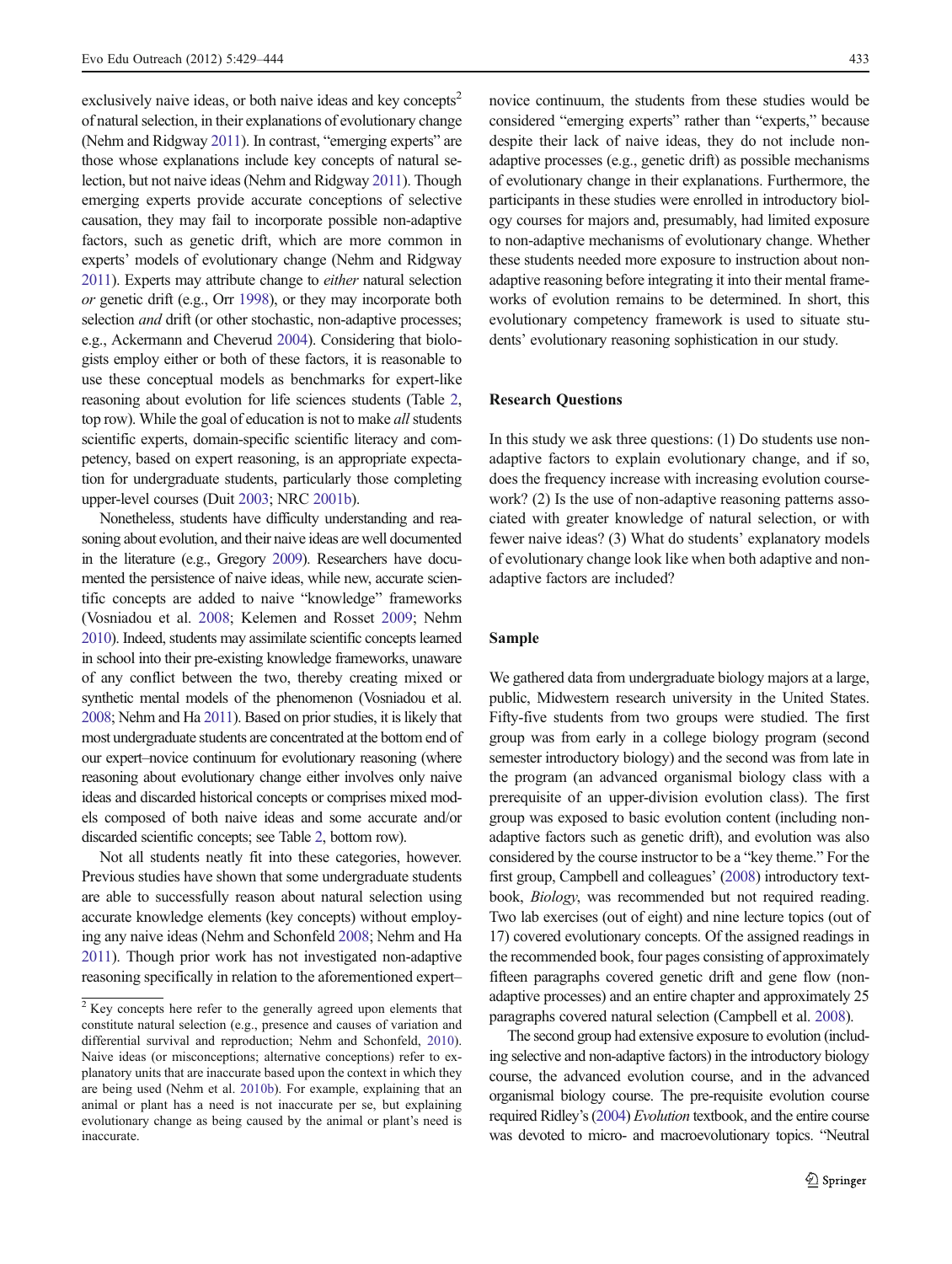| Level of<br>Expertise | Reasoning Model                                                                                                               | Example                                                                                                                                                                                                                                                                                                                                 | Reference                                                              |
|-----------------------|-------------------------------------------------------------------------------------------------------------------------------|-----------------------------------------------------------------------------------------------------------------------------------------------------------------------------------------------------------------------------------------------------------------------------------------------------------------------------------------|------------------------------------------------------------------------|
| Expert                | Adaptive+Non-adaptive<br>Both natural selection and genetic<br>drift collectively explain patterns<br>of evolutionary change. | "Although the initial divergence of Homo from the<br>australopiths may have involved selection, divergence<br>after this time (at least in the facial characters analyzed)<br>could have occurred through random<br>processes alone."                                                                                                   | (Ackermann and Cheverud 2004,<br>p. 17951)                             |
|                       |                                                                                                                               | "This result suggests that both random and to a lesser<br>extent nonrandom processes played an important role<br>in the diversification of this morphologically diverse<br>group; it does not necessarily mean that both played<br>a role across all parts of the group."                                                               | (Ackermann and Cheverud 2004,<br>p. 17949)                             |
|                       | Adaptive vs. Non-adaptive<br>Either natural selection or genetic<br>drift leads to evolutionary change.                       | "QTL data do provide information on the roles<br>of natural selection vs. genetic drift in phenotypic<br>evolution."                                                                                                                                                                                                                    | (Orr 1998, p. 2102)                                                    |
| Emerging<br>Expert    | Adaptive (key concepts only)<br>Only natural selection explains<br>evolutionary change.                                       | "A mutation may have taken place that allowed a<br>locust to be immune to DDT, this trait was then<br>passed on. These immune locust were the only<br>(ones) that survived and reproduced. Over time,<br>the mutated trait became common of the locust<br>species 'migratoria'."                                                        | (Nehm and Ha 2011;<br>supplementary materials)<br>See also this paper. |
| Novice                | Mixed/Synthetic (naive ideas<br>and key concepts)<br>Naive ideas and natural selection<br>explain evolutionary change.        | "Due to the fact that animals continually ate the "broken"<br>bush" species, the species developed a poison that would<br>fight off predators. This poison worked, and more and<br>more plants decided to use such a survival strategy. Only<br>the strong survived and reproduced, which were the plant<br>species containing poison." | (Nehm and Ha 2011;<br>supplementary materials)<br>See also this paper. |
|                       | Pure Naive (naive ideas)<br>Only Naive ideas explain<br>evolutionary change.                                                  | "Flightless bird species could have originated from<br>other bird species that can fly because they did not<br>have a specific need for flight. Since they didn't need<br>and/or use their wings for flight, a selective pressure may<br>have worked on them to cause their wings to become<br>flightless."                             | (Nehm and Ha 2011;<br>supplementary materials)<br>See also this paper. |

<span id="page-5-0"></span>Table 2 A theoretical framework for novice-expert evolutionary reasoning about natural selection and genetic drift

theory and genetic drift" was the topic for one lecture (out of 18) and there was an associated class on "selection, variation and drift" spread over two recitation periods (out of 16). The corresponding assigned chapters were titled "Random events in population genetics," "Natural selection and random drift," and "Adaptive explanation" (Ridley [2004](#page-15-0)). Non-adaptive factors like genetic drift and constraint were covered much more extensively in this text compared to the introductory biology textbook. The advanced organismal course did not specifically cover any evolutionary causal factors (e.g., selection or drift), nor did the assigned reading from the required textbook, Mammalogy by Feldhamer et al. [\(2007\)](#page-14-0). This lack of specific coverage of natural selection and genetic drift was expected, as the evolution course is a prerequisite for the advanced organismal biology course, and thus students are expected to have an understanding of evolutionary causal factors when they begin the advanced course.

For brevity, we will refer to these two samples of participants as "majors" and "advanced majors." The majors sample consisted of 28 students (43% male, 57% female) with an average age of 20.4 years. The advanced majors sample comprised 27 students (56% male and 44% female) with an average age of 21.9 years. The majority of students in both samples were White, non-Hispanic.

## **Methods**

We used three methods to gather data on evolutionary reasoning patterns in the participants: (1) clinical oral interviews, (2) the open-response ACORNS assessment (Nehm et al. [2012\)](#page-15-0), and (3) the multiple-choice CINS test (Anderson et al. [2002\)](#page-13-0). Despite displaying psychometric problems (Battisti et al. [2010;](#page-14-0) Nehm and Schonfeld [2008,](#page-14-0) [2010\)](#page-14-0), the CINS is recognized as an instrument capable of generating valid inferences about general levels of students' evolutionary knowledge. Each item of the CINS has one correct response option for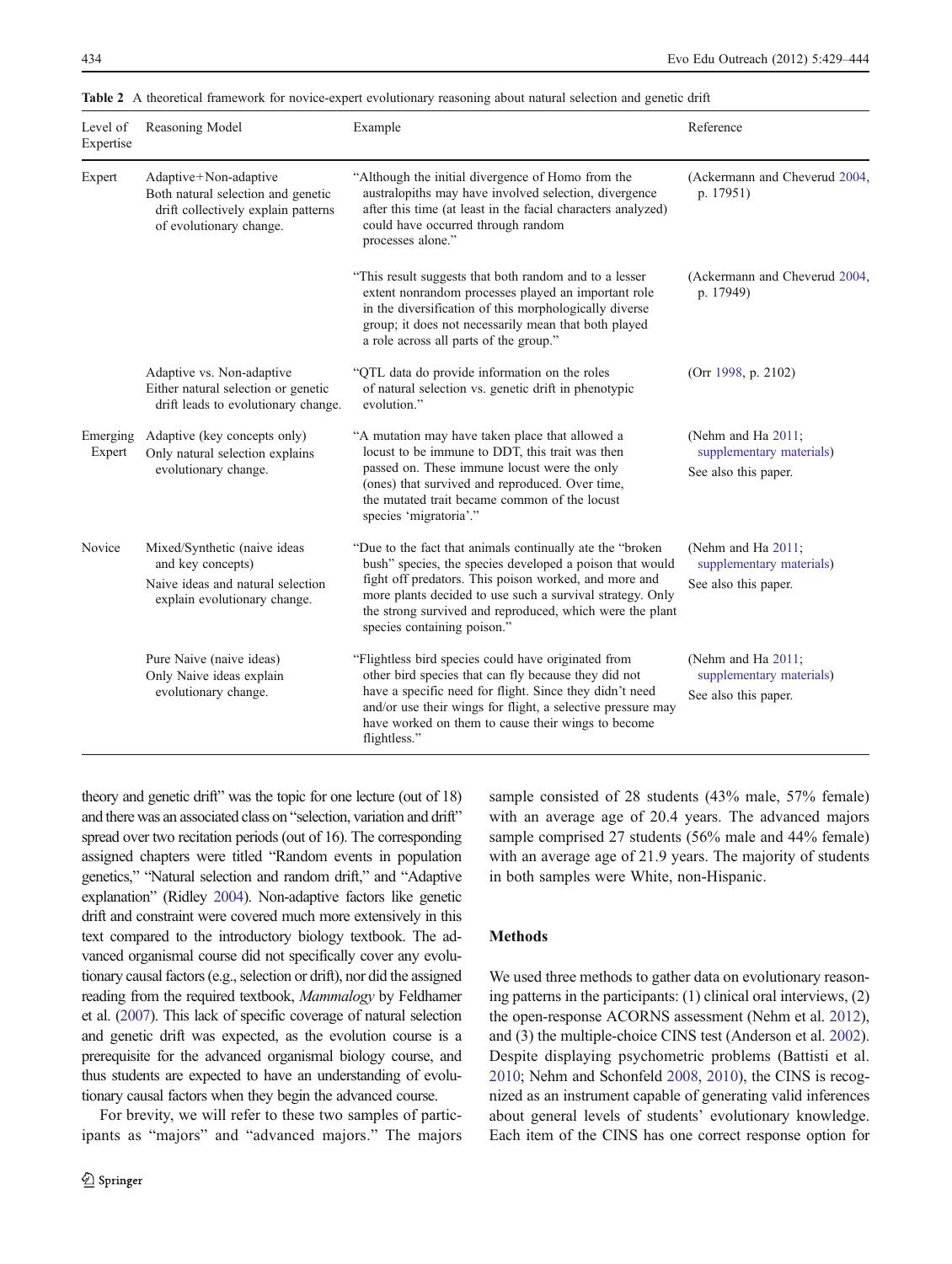each question; therefore, the total score of the CINS instrument ranged from 0 to 20. While the original CINS paper suggests that it is a test only of natural selection knowledge, in fact it includes some questions about speciation, which is widely recognized as a macroevolutionary concept (Futuyma [2009\)](#page-14-0). For our sample of biology students, the reliability of CINS scores (measured with Cronbach's alpha) was 0.7.

The second instrument that we used was the newly developed open-response ACORNS (Assessing COntextual Reasoning about Natural Selection; Nehm et al. [2012\)](#page-15-0). We used four isomorphic ACORNS items, standardized by familiarity: (1) How would biologists explain how a living mouse species without claws evolved from an ancestral mouse species that had claws? (2) How would biologists explain how a living lily species without petals evolved from an ancestral lily species that had petals? (3) How would biologists explain how a living snail species with teeth evolved from an ancestral snail species that lacked teeth? (4) How would biologists explain how a living grape species with tendrils evolved from an ancestral grape species that lacked tendrils?

The ACORNS is a test of both microevolutionary and macroevolutionary knowledge because it prompts students to explain the causes responsible for between-species (i.e., macroevolutionary) change from a biologist's perspective. To score students' ACORNS responses, we utilized the published rubrics of Nehm and colleagues (Nehm et al. [2010a](#page-15-0)). This scoring rubric includes seven key conceptions and six naive ideas. This scoring rubric identifies three core key concepts as necessary and sufficient to explain evolutionary patterns using the natural selection model: (1) the presence and causes of variation (mutation, recombination, sex), (2) the heritability of variation, and (3) the differential reproduction and/or survival of individuals. It also includes four other key concepts that are widely accepted additional elements for explaining evolutionary patterns of change by natural selection: (4) hyper-fecundity or "overproduction" of offspring, (5) limited resources, (6) competition, and (7) a change in the distribution of produced phenotypic/genotypic variation across generations. The scoring rubric also includes naive ideas (e.g., "needs and/or goals cause evolutionary change," that "pressures" applied to organisms can "push" them to change, and that the disuse of phenotypic features proximally produces evolutionary loss). Key concept scores for each item ranged from 0 to 7, and naive idea scores for each item ranged from 0 to 6. The ACORNS responses were scored to consensus by two raters: a Ph.D. student in biology education and an evolutionary biologist. ACORNS reliabilities (measured using Cronbach's alpha) were 0.8 for key concepts, 0.6 for naive ideas, and 0.8 for reasoning about non-adaptive factors (for detailed scoring examples, see below).

The third approach that we used to explore students' evolutionary reasoning was clinical oral interviews. All 55 students were recruited as volunteers by the interviewer by e-mail as well as at the beginning and end of various class periods and laboratory sessions, and these participants reflected the performance distribution in the overall sample. All participants were offered USD \$20 for their participation. Approximately 16 hours of interviews were audio recorded and transcribed. The majors participated in more than ten hours of oral questioning (mean 19 minutes/student; range of 12– 34 minutes). The advanced majors participated in more than six hours of oral questioning (mean 15 minutes/student; range 8–24 minutes).

The interview protocol was comprised of two ACORNS items (identical to those on the written instrument) and two novel, isomorphic items (i.e., taxa and traits of comparable familiarity; see Nehm et al. [2012](#page-15-0)). The two novel isomorphic items were included in the interview to minimize a potential testing effect (i.e., higher scores because of prior attempts to solve the same problem). While answering, students were prompted by the interviewer to elaborate on what they had said or to clarify what they meant by the words that they used. Follow-up questions included prompts such as "Can you tell me more about X?" "Can you explain what you mean when you use the word X?" and "Can you tell me a little bit more about how X would happen, in general terms?" Interviews were analyzed by two raters and scored 0 for the absence of non-adaptive factors, key concepts, or naive ideas, and 1 for the presence of nonadaptive factors, key concepts, or naive ideas. Holistic competency scores  $(-1, 0, +1)$  were also assigned to each student following Nehm and Schonfeld ([2008\)](#page-14-0). An evolutionary biologist and a biology education Ph.D. student assigned all oral interviews an overall competency score. Initial inter-rater reliabilities were 0.75 for oral interview scoring, and all discrepancies were subsequently resolved by deliberation. Consensus scores were used in all subsequent analyses.

We calculated descriptive statistics for the two samples (majors and advanced majors) and compared participant performance for all measured variables between the two groups using t tests. This information is useful for aligning our student sample with previously studied student samples in evolution education that used the same instruments (e.g., CINS). We also calculated Pearson correlation coefficients to examine putative interrelationships among measured variables from the multiple-choice CINS test, the openresponse ACORNS test, and the clinical interviews. Variables included (1) the number of correct CINS scores, (2) the number of written key concepts of natural selection documented in the ACORNS, (3) the number of written naive ideas identified in the ACORNS, (4) the number of written non-adaptive evolutionary factors in the ACORNS, (5) the number of mentions (or "naming") of non-adaptive evolutionary factors in the clinical interviews, (6) the number of key concepts of natural selection in the interviews, and (7)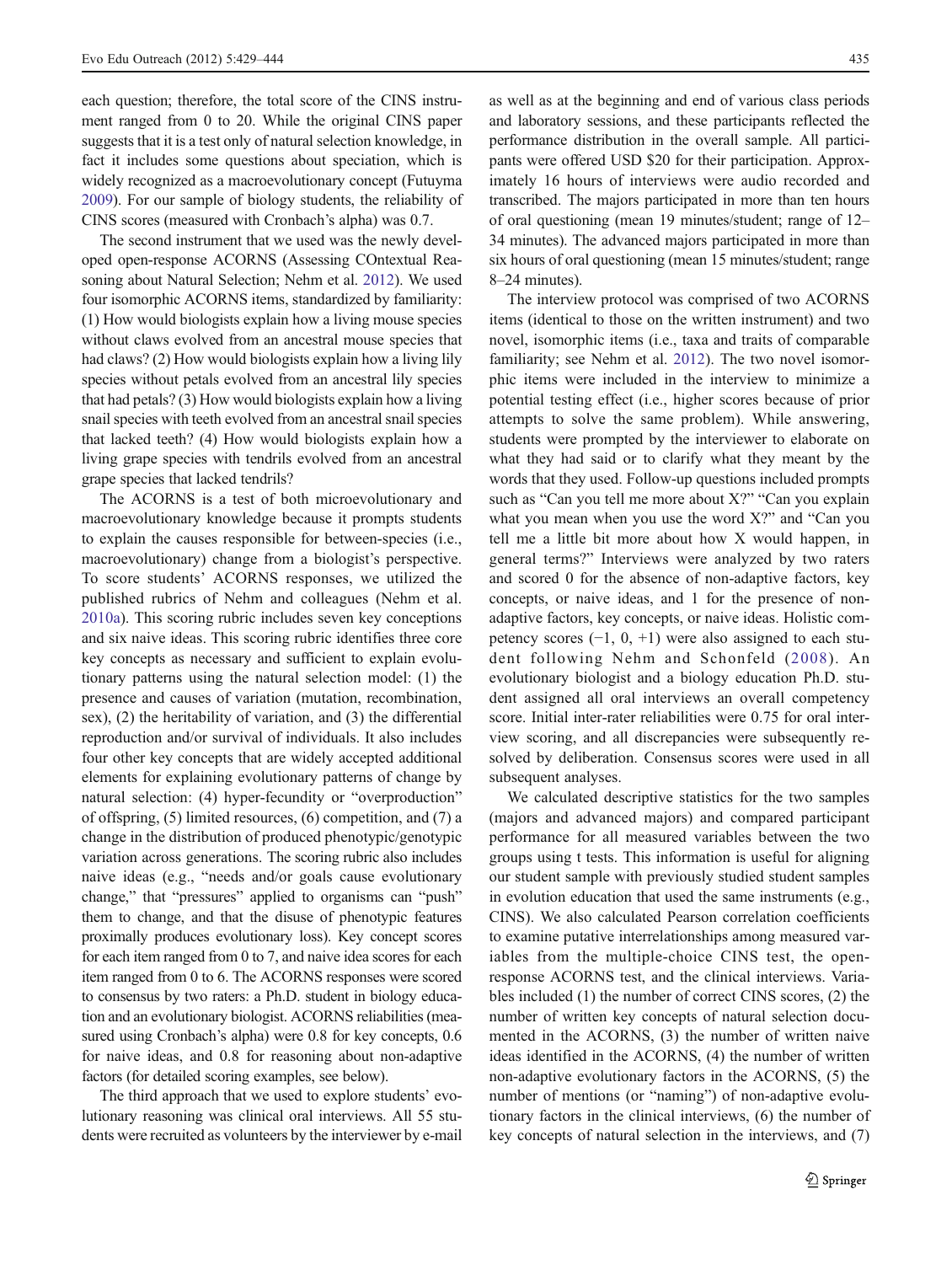the naive ideas mentioned in the interviews. Pearson correlation coefficients were calculated in PASW v. 18.

Finally, we used qualitative methods to examine the structure of students' reasoning patterns. We examined transcripts of the interviews for (1) patterns of how students incorporated non-adaptive causal factors, such as genetic drift, into their explanations and (2) whether they conceptualized non-adaptive factors to be an alternative to, or synergistic with, selection. The purpose of including oral interviews was not only to validate inferences derived from students' written answers, but also to create a holistic snapshot of students' evolutionary reasoning patterns.

#### Results

Associations Among Evolutionary Reasoning Elements Pearson correlation analyses indicated that non-adaptive factors scores from the interview were significantly correlated with non-adaptive factors scores from the open-response ACORNS, but not with any scores from the multiple-choice CINS (Table 3). Specifically, both "mentioning" and "scientifically explaining" non-adaptive factors scores from the interviews displayed strong and significant associations with ACORNS non-adaptive factors scores ( $r=0.86$ ,  $p<0.01$  and  $r=0.84$ ,  $p<0.01$ , respectively). Higher non-adaptive "explaining" scores were *not* significantly associated with greater key concept scores for the ACORNS  $(r=0.04, n.s.)$  or with higher CINS scores  $(r=0.08, n.s.).$  Thus, reasoning using nonadaptive factors appears to be a somewhat distinct reasoning pattern from selective reasoning.

Explanatory Elements Used by Majors and Advanced Majors We compared the types and frequencies of conceptual elements used in students' explanations of evolutionary change (Fig. [1](#page-8-0)). Though not significant, we found slight increases in students' accurate knowledge elements (key concepts, CINS scores) between the samples of majors and advanced majors using both interview data and ACORNS data (CINS:  $t_{47}$ =1.33, p>0.05; ACORNS key concept:  $t_{53}$ = 0.63,  $p > 0.05$ ; Interviews key concept:  $t_{53} = 1.31$ ,  $p > 0.05$ ). The types and frequencies of naive ideas also did not differ appreciably between the two groups (ACORNS:  $t_{53}=0.88$ ,  $p > 0.05$ ; Interviews:  $t_{53} = 0.24$ ,  $p > 0.05$ ). In contrast, use of non-adaptive factors was much more frequent with the advanced majors, as measured by both the clinical interviews and the open-response ACORNS test (the CINS does not include non-adaptive options; Fig. [1\)](#page-8-0). However, use of non-adaptive factors was only significant for those students who "mentioned" non-adaptive factors in their interview responses ( $t_{28}$ =2.25, p<0.05, d=0.61; Cohen [1988\)](#page-14-0) and not for those whose non-adaptive factors were "scientific."

Explanatory Elements Used in the ACORNS and Clinical Interviews The key concepts of variability, differential survival, and limited resources were the three most frequently used in the ACORNS responses and in the clinical interviews (Fig. [2\)](#page-8-0). However, the relative frequencies of these concepts differed for each assessment. In the interviews, variability was the most frequent, followed by limited resources and then differential survival. Overall, key concepts were used more often in the interviews than in the written ACORNS instrument. In the written ACORNS assessment, differential survival was used most frequently, followed by variability and then limited resources. Relative proportions of the other four key concepts were similar between written and oral responses, and in order of relative frequencies were heritability, change in the frequency of a variant in a population, competition, and hyper-fecundity. Hyper-fecundity was the least frequently applied key concept; it was never used in the ACORNS and was only used once in the interviews. Overall, key concepts were greater in number in the interviews than in the ACORNS, which is expected given the greater time allotted to oral questioning. Students spent almost twice as much time

Table 3 Correlations among scores derived from the CINS, ACORNS, and clinical interviews

|                    | (1)        | (2)        | (3)        | (4)       | (5)      | (6)       | (7)       | (8)   |
|--------------------|------------|------------|------------|-----------|----------|-----------|-----------|-------|
| $(1)$ CINS         | 1.000      |            |            |           |          |           |           |       |
| (2) ACORNS KC      | $0.426**$  | 1.000      |            |           |          |           |           |       |
| $(3)$ Interview KC | $0.401**$  | $0.566**$  | 1.000      |           |          |           |           |       |
| (4) ACORNS MIS     | $-0.355**$ | $-0.377**$ | $-0.521**$ | 1.000     |          |           |           |       |
| (5) Interview MIS  | $-0.158$   | $-0.213$   | $-0.354**$ | $0.550**$ | 1.000    |           |           |       |
| (6) ACORNS NAF     | 0.017      | $-0.038$   | 0.046      | $-0.169$  | $-0.043$ | 1.000     |           |       |
| (7) Mentioning NAF | 0.002      | $-0.089$   | 0.046      | $-0.158$  | $-0.121$ | $0.861**$ | 1.000     |       |
| (8) Scientific NAF | 0.079      | 0.039      | 0.060      | $-0.157$  | $-0.068$ | $0.835**$ | $0.851**$ | 1.000 |
|                    |            |            |            |           |          |           |           |       |

 $N=55$ 

NAF non-adaptive factors, KC key concepts, MIS naive Ideas  $*_{p<0.05}$ ;  $*_{p<0.01}$ 

<u>�</u> Springer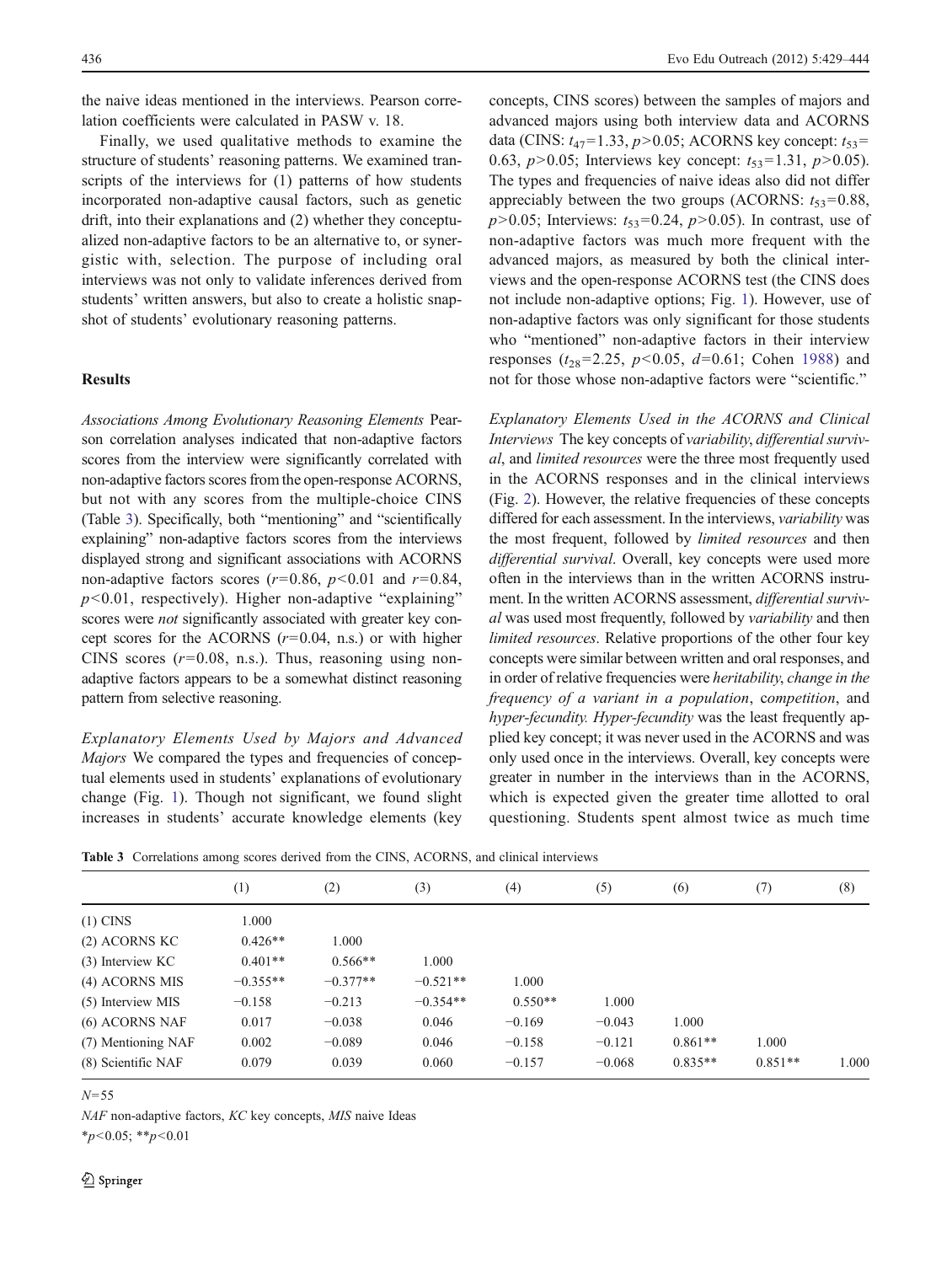<span id="page-8-0"></span>

Fig. 1 A ACORNS and *I* interview. a Average scores of both majors and advanced majors for the CINS, b key concepts in the written ACORNS assessment and interviews c naive ideas used in the ACORNS and interviews, and d Non-adaptive ideas used in the ACORNS and interviews. Though advanced majors show a slight increase in key concepts used and a slight decrease in naive ideas used, this trend is non-significant. However, advanced majors do use significantly more non-adaptive ideas in their evolutionary explanations compared to majors

answering interview questions as they did answering ACORNS items (ACORNS:  $M=10.9$ , SD=7.2 minutes; Interview:  $M=21.9$ , SD=7.7 minutes (Fig. 2). Overall, however, there was good correspondence between measures derived from the two methods.

Similar to the key concept patterns that we documented, naive ideas were more abundant in interview responses than in the ACORNS responses (Fig. 2). In both oral interviews and in written responses, however, naive ideas were much more variable across items than key concepts. The most frequent naive idea used in both the interviews and in the ACORNS was needs/goals. The naive ideas use/disuse, energy, and pressure were about equally common in ACORNS responses. Adapt was the least common naive idea found in the ACORNS responses. In the interviews, the second most common naive idea was pressure, while adapt and energy were equally the next most frequent. Use/ disuse was the least common naive idea used during interviews. Two notable patterns were noted relating to nonadaptive factors in both the ACORNS and in the interviews. First, non-adaptive factors were used in the first item more often than in the other items, and second, they were applied inconsistently across items (Fig. 2, top row). In short, the interviews tended to elicit greater frequencies of ideas, but not different ideas, than those revealed in the ACORNS. Non-adaptive factors were rarely used regardless of the method of detection used, and naive ideas were less common than key concepts.

Holistic Reasoning Patterns Interview data revealed that all of the students who incorporated non-adaptive factors into their explanations of evolutionary change (eight out of 55) presented non-adaptive factors in the form of "genetic drift," "bottleneck," or "founder's effect" (See Table [4\)](#page-9-0). Moreover, in all cases students represented a non-adaptive factor as an alternative to natural selection. This finding is in line with how many evolutionary biologists conceptualize the two

Fig. 2 Diversity and abundance of explanatory elements used in the ACORNS and the clinical interviews. Both key concepts and naive ideas were more abundant in interviews than in the ACORNS. Non-adaptive factors were used more often in the first item than subsequent items

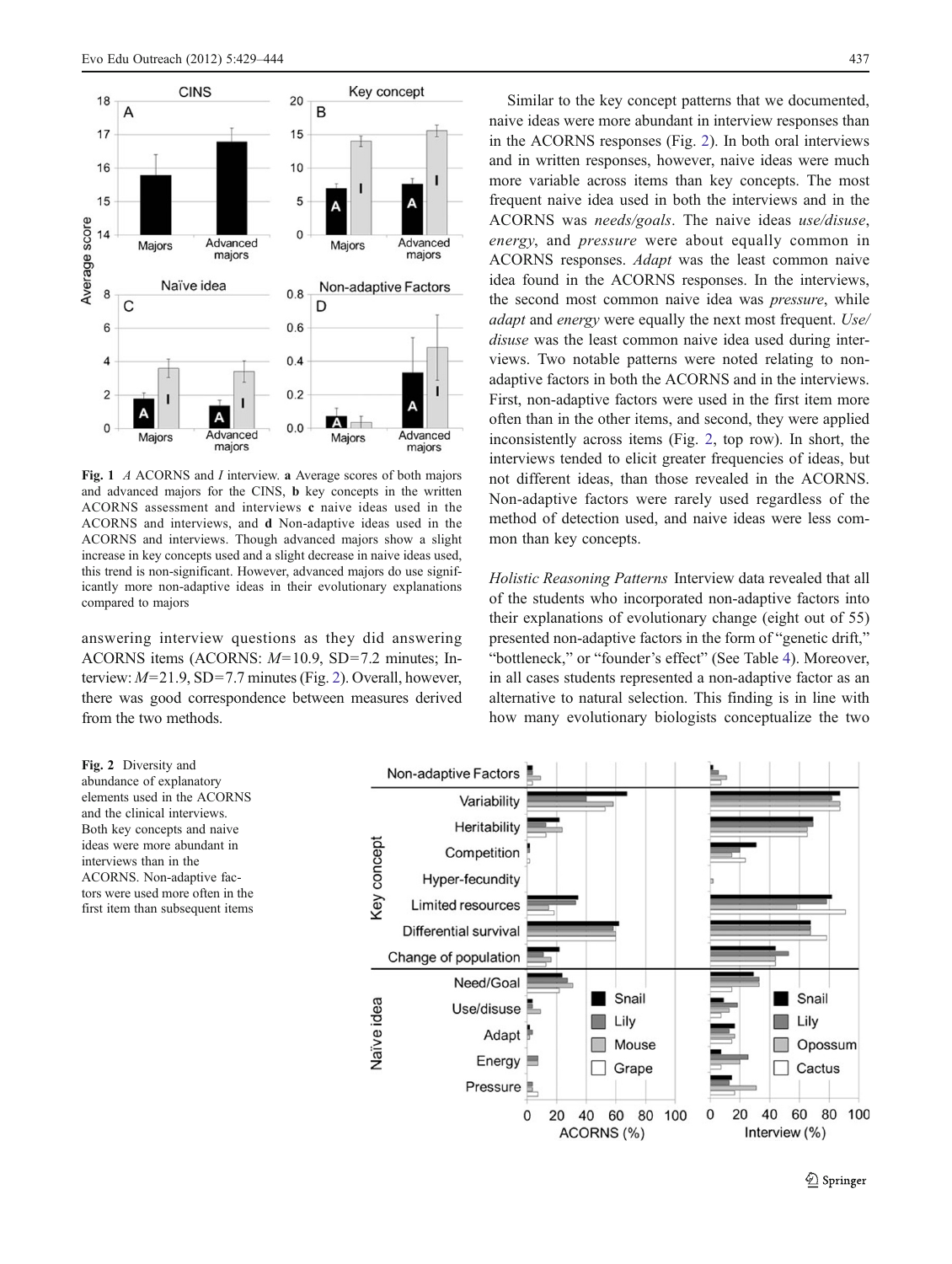|   | Participant Non-adaptive<br>terms used            | Example use of term                                                                                                                                                                                                                                                                                                                                                                                                                                                                             | Scientific NAF Score<br>for item excerpted<br>$(0-1)$ scale) | Overall<br>interview score<br>$(-1, 0 \text{ or } +1)$ |
|---|---------------------------------------------------|-------------------------------------------------------------------------------------------------------------------------------------------------------------------------------------------------------------------------------------------------------------------------------------------------------------------------------------------------------------------------------------------------------------------------------------------------------------------------------------------------|--------------------------------------------------------------|--------------------------------------------------------|
| А | Bottleneck,<br>founder's effect                   | "It could be the bottleneck effect or the founder's effect, like the<br>ancestor species could have had like a nat-, disaster, like a,<br>calamity, so only a few of the, uh, individuals survived and those<br>individuals like maybe had like a dwarf gene, or like a, like a gimp<br>tail I guess. And then eventually it started being more prevalent in<br>the, in the new species that started from there."                                                                               | 0.5                                                          | $\boldsymbol{0}$                                       |
| Β | <b>Bottleneck</b>                                 | "Or, um, if there were opossums with shorter tails and something<br>happened to like bottleneck them or something, and it didn't have,<br>uh, an advantage or disadvantage they could just go away<br>randomly."                                                                                                                                                                                                                                                                                | 0.5                                                          | 1                                                      |
| С | Founder's effect                                  | (defining the word) "Um, it's like when, uh, part of the population<br>gets isolated and, uh, um, it's like alleles get uh, a rare allele<br>becomes dominant."                                                                                                                                                                                                                                                                                                                                 | $\boldsymbol{0}$                                             | 1                                                      |
| D | Founder effect,<br>bottleneck                     | "Um, I guess that would be a founder effect I think, or a<br>bottleneck. Um, so the species without petals not necessarily that<br>it was favored but because it was in greater variety or greater, uh,<br>it was in greater number than the ones without, that had the larger<br>petals, it eventually, uh, I guess it was eventually derived to a<br>species without petals, in the living species today."                                                                                    | $\boldsymbol{0}$                                             | $\mathbf{1}$                                           |
| E | Genetic drift                                     | "I always forget the definition of genetic drift. Um, it's kinda just<br>like, uh, a swing towards one extreme instead of where it was<br>before, but I guess, so I guess that kind of takes away from what I<br>was going towards, I guess, kinda contradicted myself."                                                                                                                                                                                                                        | $\mathbf{0}$                                                 | $\mathbf{1}$                                           |
| F | Bottleneck,<br>founder's effect,<br>genetic drift | "I guess with genetic drift what would happen is, um, like a random<br>grouping of like, let's say out of a hundred only four of these just<br>happen to have, like, this mutationso over time, like, their genes<br>were the ones that were being passed down randomly, um, into the<br>population, and it just happened to be that as time went on, it was<br>their genes that caused the population, like, not really caused the<br>population but, um, is what the population formed into." | $\mathbf{0}$                                                 | 1                                                      |
| G | Gene drift, genetic<br>drift                      | "you've got your random genetic drift option where there was<br>variation in the presence or absence of teeth in the first species,<br>and then randomly, you know, maybe due to natural disasters, or<br>just certain members got lucky in breeding, you'd have the fixture<br>of the lack, or the presence of teeth."                                                                                                                                                                         | 1                                                            | 1                                                      |
| Н | Genetic drift                                     | "I think the way genetic drift influence it, is that through time and<br>passing on of traits and genes, that it was affected, oh gosh, I feel<br>like I'm rambling and I'm not really saying anything. (long pause)<br>I can't really think of what I want to say with genetic drift."                                                                                                                                                                                                         | $-1$                                                         | $\boldsymbol{0}$                                       |

<span id="page-9-0"></span>Table 4 Selected excerpts from students who used non-adaptive factors in clinical oral interviews

concepts, where evolutionary change is attributed to either natural selection or genetic drift (e.g., Orr [1998](#page-15-0)).

While at first glance the observation that students discussed genetic drift as an alternative to natural selection was indicative of expert-like thinking (see the "[Introduction](#page-0-0)" section), follow-up questions during the interviews often revealed that many students poorly understood the concepts of genetic drift and/or natural selection. Indeed, only one student (Participant G from the advanced majors sample) accurately and consistently used both genetic drift and natural selection as possible mechanisms for evolutionary change across the four interview items (see below).

Participant G: Another way would be more like genetic drift oriented, where, the presence or absence of a tail doesn't matter very much. So, maybe it has no

fitness ramifications in survivability and it just kinda [sic] fluctuates based on just randomness, you know, statistics, until eventually you've got all the opossums don't have tails. That sort of random stuff does happen, sometimes, and it brings genes towards fixture that way. But, I would say, cause it, I would say most biologists would go with either natural selection or gene drift to explain the loss of tail over time in opossums.

A second student from the advanced majors presented "genetic drift" as one possible solution for the fourth interview item about cactus spines (see the "[Methods](#page-5-0)" section).

Participant E: I guess that could be similar with either, like a genetic mutation or maybe a genetic drift and, uh, just, could also have to do with, uh, like being an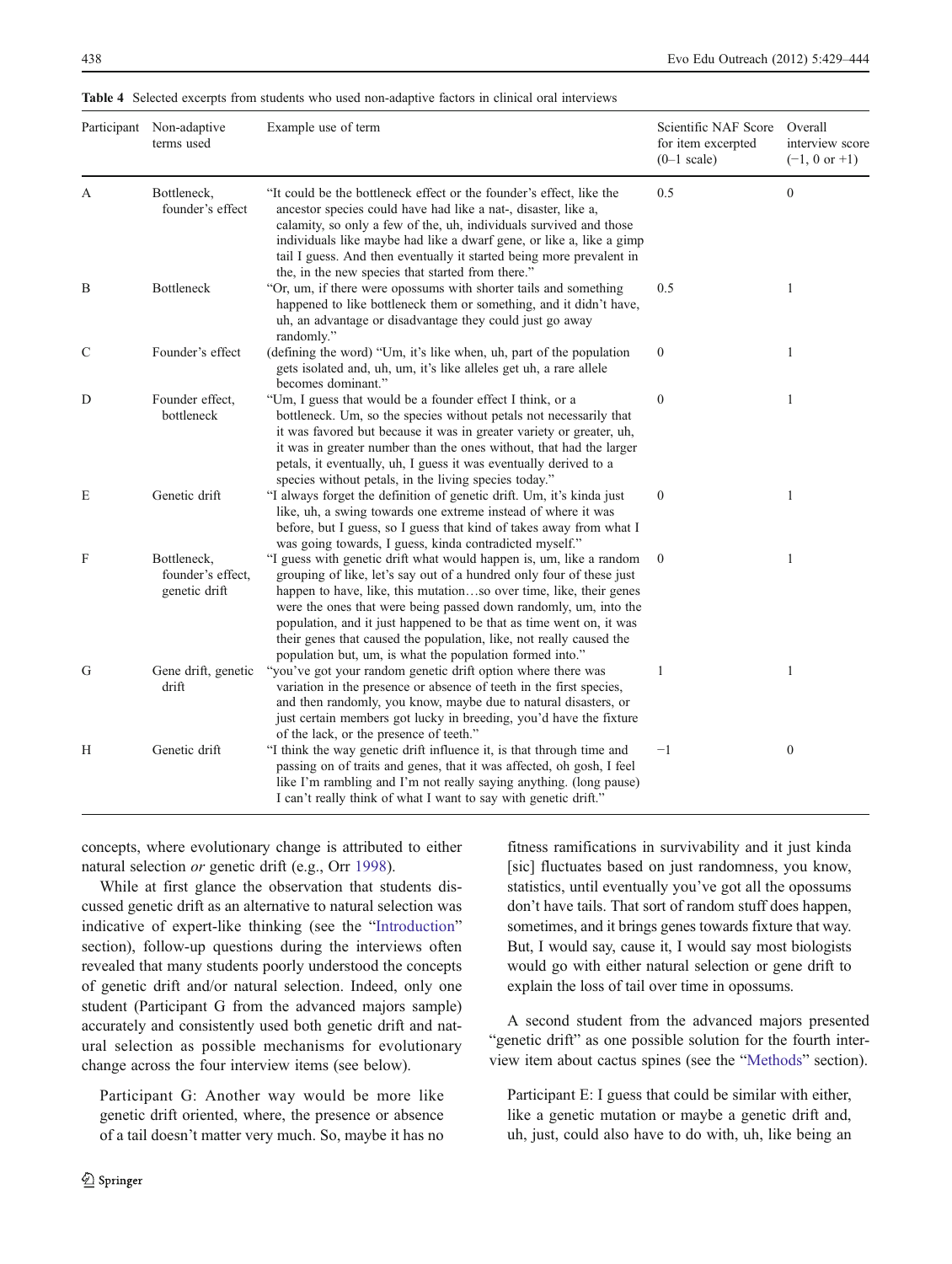<span id="page-10-0"></span>anti-predatory defense to, uh, protect it since it's in a harsh environment already, they kinda [sic] have to guard themselves from anything that's going to get water out of them.

Interviewer: You said that it could be a genetic mutation or genetic drift, can you explain what you mean by genetic drift?

Participant E: I always forget the definition of genetic drift. Um, it's kinda [sic] just like, uh, a swing towards one extreme instead of where it was before, but I guess, so I guess that kind of takes away from what I was going towards, I guess, kinda [sic] contradicted myself.

Interviewer: What's swinging? What is it that is swinging towards one extreme?

Participant E: Uh, just kinda [sic] like, the genetic makeup or the, uh, actual structures that are present are kinda [sic] more of a shift from one to another based on the pressures that they're getting from the environment or from, from other species around them.

Interviewer: When you say structures, do you mean, um, what do you mean by that?

Participant E: Um, sorta [sic] like the actual spines, in this case, or uh, the the [sic] cells within, that are used to maintain the water and the moisture and hold it.

Interviewer: And how, how does that process of swinging towards one of the extremes or another come about?

Participant E: Um, I guess that would be more, type of a, kind of, more of natural selection, where they're, where if they don't change then they're just going to die out, so without, if the, if they didn't develop the spines, there'd be no way for them to completely protect themselves, they would, without spines they'd probably evolved in another way and came up with some sort of poison or something else that would have deterred predators and stuff from eating them.

While participant E mentions the term "genetic drift," his explanation for this term was scientifically inaccurate (he confuses genetic drift with directional selection, and he was therefore given a scientific non-adaptive factors score of "0"). His answer demonstrates that a student's use of a scientific term is not always indicative of scientific understanding of a concept (cf. Rector et al. [2012](#page-15-0)). This situation also occurred with students' use of the terms "bottleneck" and "founder effect."

Overall, clinical interviews corroborated our statistical findings that knowledge of non-adaptive factors is not associated with greater understanding of natural selection, or

with fewer naive evolutionary ideas. Similarly, in clinical interviews and in ACORNS responses, most students inconsistently applied non-adaptive factors, or lacked what has been termed "knowledge coherence" (Kampourakis and Zogza [2009\)](#page-14-0).

Evolutionary Reasoning Competencies in the Two Groups We found that on the spectrum of novice to expert reasoning about evolutionary change, the majority of our students (both majors and advanced majors) fell into the novice category (Table [2](#page-5-0), Fig. 3). Recall that the novice category was characterized by naive or naive+scientific reasoning. Based upon the written explanations, only one student from the majors held a purely naive model, while no students from the advanced majors group held such models. In the interviews, none of the students from either group were found to exhibit purely naive models. Most students exhibited mixed models comprised of both naive ideas and key concepts (Fig. 3). Written responses indicated that 16 majors and 14 advanced majors held mixed models, whereas interview responses indicated that both groups had 19 students exhibiting mixed models. Interestingly, a small number of students from each group displayed mixed models while also incorporating non-adaptive reasoning into their explanations (ACORNS: two from the majors, two from the advanced majors; Interviews: one from the majors, four from the advanced majors) (Fig. 3). There were a



Fig. 3 Percentage of students who fall into each category of expertise. The majority of students used mixed models, though a small portion of these also included non-adaptive factors into their explanations (shaded gray). A large portion of students also held pure adaptive models and would therefore be considered emerging experts. Only advanced majors reached expert-like levels of reasoning and these students used adaptive vs. non-adaptive models. No students held adaptive+non-adaptive models of evolutionary reasoning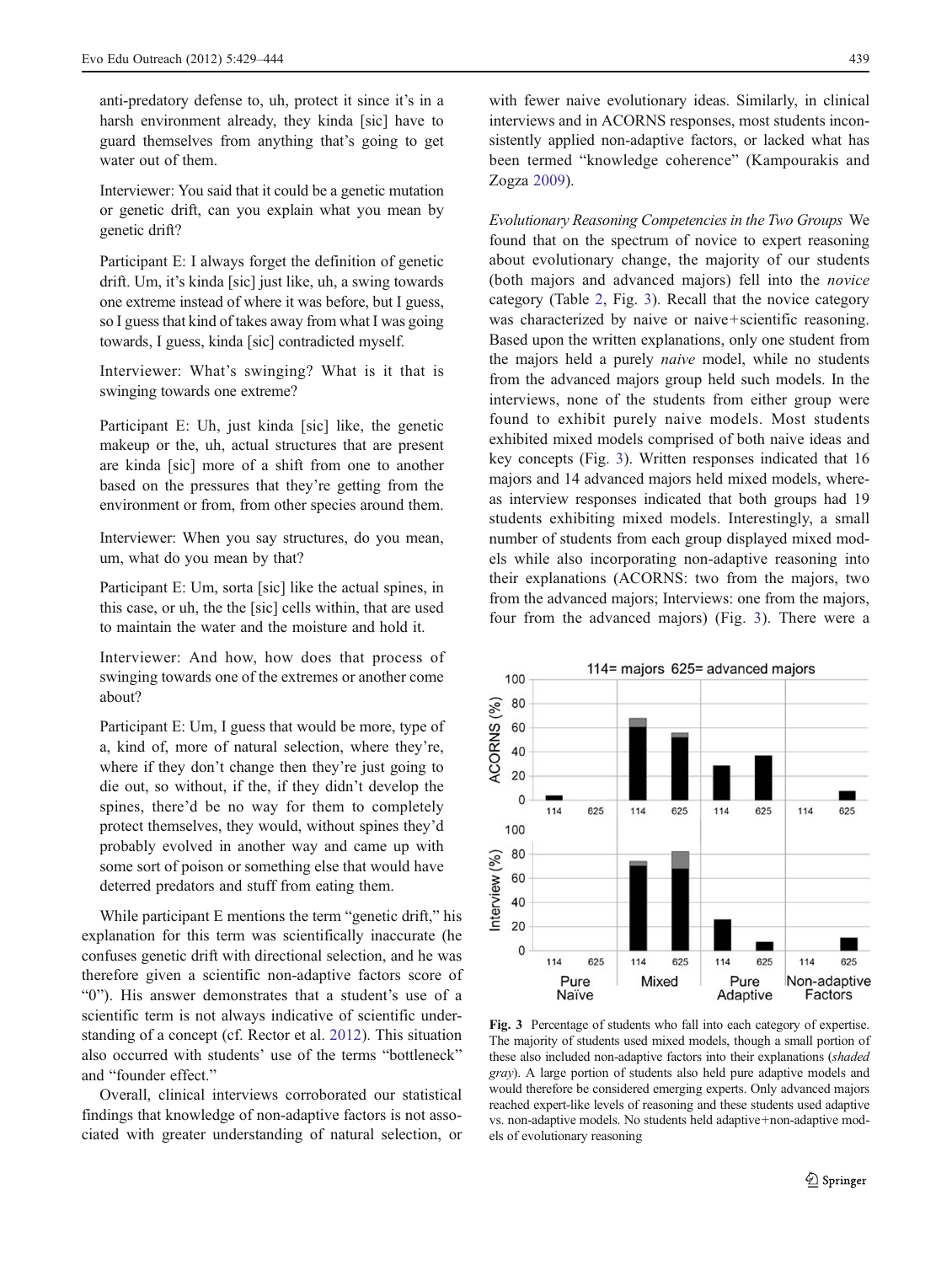number of students categorized as emerging experts based on their written explanations using purely adaptive models (eight majors, ten advanced majors). During the interviews, in contrast, seven majors exhibited purely adaptive models, although only two advanced majors used key concepts exclusively (Fig. [3](#page-10-0)). Nevertheless, a small number of advanced majors fell into the expert category (that is, students explaining evolutionary change using both adaptive and non-adaptive conceptual models; ACORNS: two students; Interviews: three students). No students from the majors reached the expert level.

It was challenging to unambiguously situate a few students along our novice–expert continuum. For instance, one student from the advanced majors displayed a complex mixed model (naive ideas+key concept+non-adaptive factors) in the interview (See Supplementary Materials, Participant F), but not in the written assessment. Based on her ACORNS responses, we placed Participant F in the adaptive vs. non-adaptive model of reasoning even though she had provided explanations using non-adaptive factors exclusively. She was placed in this category because she had used key concepts (variability and change of population) in her explanations of genetic drift. Her response demonstrated that some key concepts were not specific to natural selection; in fact, key concepts such as variability and change of population are necessary for explaining evolutionary change by stochastic processes (e.g., genetic drift) as well as deterministic processes (e.g., natural selection). Accordingly, this student was labeled as having an expert-like model of evolutionary reasoning. However, placing students along a continuum of evolutionary reasoning competency was straightforward in most cases. Classifying our two student samples revealed that, regardless of the assessment method or amount of biology coursework completed, and despite direct instruction of genetic drift, most students failed to reach expert-like levels of reasoning about evolutionary change.

## **Discussion**

While science education research has produced a large body of work investigating the learning, teaching and assessment of natural selection (e.g., Bishop and Anderson [1990](#page-14-0); Demastes et al. [1995](#page-14-0); Settlage [1994](#page-15-0); Nehm and Schonfeld [2008](#page-14-0); Nehm and Ha [2011\)](#page-14-0), strikingly few studies have focused on students' thinking about non-adaptive evolutionary factors such as genetic drift, despite its important role in experts' empirical tests and theoretical models of evolutionary change (e.g., Ackermann and Cheverud [2004](#page-13-0); Lande [1976;](#page-14-0) Orr [1998](#page-15-0); Parker and Maynard Smith [1990\)](#page-15-0). This gap in the literature motivated our exploration of evolutionary reasoning using non-adaptive factors in undergraduate students, and whether such patterns differed between groups of

introductory and advanced biology students exposed to varying degrees of non-adaptive content. We used three different methodologies to explore students' evolutionary reasoning: the multiple-choice CINS, which ignores nonadaptive factors but measures understanding of natural selection and speciation; the ACORNS, a constructedresponse format test that captures students' evolutionary explanations across contextual features; and extended clinical oral interviews. We used these three different methods to rigorously and holistically determine how, and to what degree, students used stochastic and non-deterministic factors to explain evolutionary change, and how their explanatory models were constructed.

Students' Use of Non-adaptive Factors Given Gould and Lewontin's ([1979](#page-14-0)) widely cited criticisms about biologists' over-reliance on exclusively adaptive factors to explain evolutionary change, and contemporary biologists' use of hypothesis tests that explore the relative contributions of nonadaptive mechanisms such as genetic drift in evolutionary change, the goal for biology students should be to understand and apply the mechanisms that the field of evolutionary biology currently uses to account for organismal diversity through time and space (Gould [2002\)](#page-14-0). In short, students' competency in evolutionary reasoning should be measured by their ability to consider both drift and selection as possible causal mechanisms in their explanations for trait change. What our study reveals is that the vast majority of our participants have not reached this competency benchmark.

Student use of non-adaptive factors in their reasoning is not associated with greater knowledge of natural selection or with fewer naive ideas about evolution. Most students in the majors and advanced major samples used mixed models of evolutionary reasoning, suggesting that despite increased instruction in evolution, most students failed to progress in their understanding of evolutionary change. Instead, their responses imply that they added new concepts (e.g., genetic drift or differential survival) into their existing naive explanatory frameworks. Regardless of the amount of biology coursework that students completed, they expressed both key concepts and naive ideas at comparatively the same frequency when cued to reason about evolutionary change (Fig. [3\)](#page-10-0). Nevertheless, advanced majors' relatively greater use of non-adaptive factors suggests that increased exposure to instruction about non-adaptive processes, such as genetic drift, is in fact associated with increases in students' use of nonadaptive factors in their evolutionary explanations, (albeit not at desired magnitudes; see Fig. [1\)](#page-8-0).

The Structure of Students' Explanatory Models of Evolutionary Change When students did use non-adaptive factors in their explanatory models of evolution, they either used them within a mixed model of reasoning, or they used them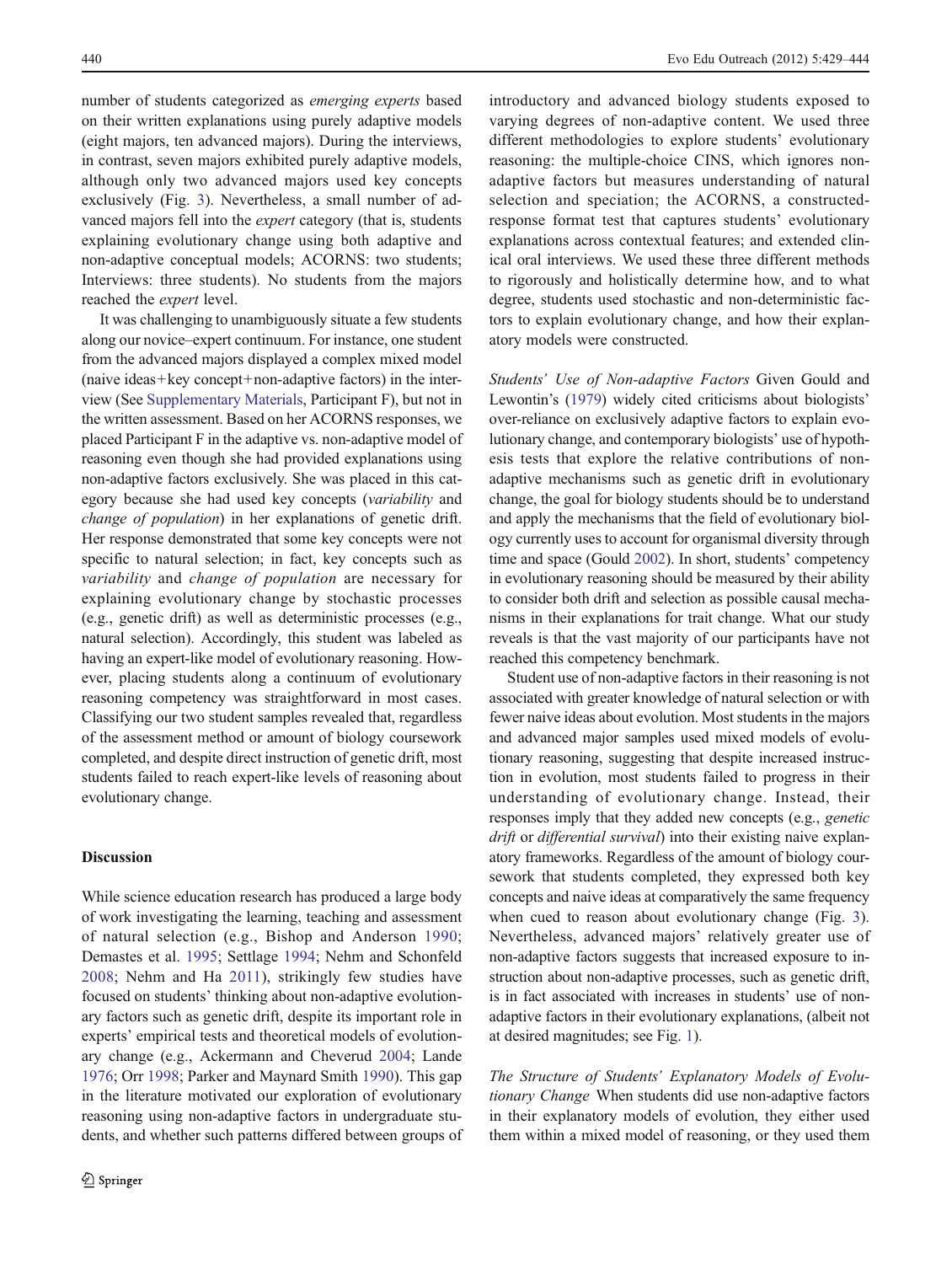as competing mechanisms of evolutionary change (i.e., in an expert-like model of adaptive vs. non-adaptive reasoning; Fig. [3\)](#page-10-0). Additionally, most students did not consistently apply non-adaptive factors across items (Fig. [2](#page-8-0)). It could be that the association of this concept within students' evolutionary reasoning framework is not theory-like (Vosniadou et al. [2008\)](#page-15-0), that it was selectively cued across items differing in surface features (Nehm et al. [2012](#page-15-0); Nehm and Ha [2011](#page-14-0)) or that students simply prefer one scientific model over another (Bachelard [1968](#page-14-0); Duit [2003\)](#page-14-0). Indeed, only two of the three students from the advanced majors group who did use nonadaptive factors did so consistently and expressed an adaptive vs. non-adaptive model of reasoning about evolutionary change. This corroborates previous work suggesting that expert-like evolutionary reasoning models include more stable associations of concepts within conceptual reasoning frameworks (Nehm and Ha [2011](#page-14-0); Nehm and Ridgway [2011\)](#page-14-0).

Those students who reached an expert-like model of evolutionary causation adopted models of adaptive vs. nonadaptive change, but none of them expressed integrative causal models (i.e., the top level of Table [2](#page-5-0)). For example, Participant G (see excerpt above) was a student from the advanced majors group who included both natural selection and nonadaptive factors across all four items in both the ACORNS written assessment and in the interview. Participant G employed what we term an expert-like model of reasoning, although one that frames adaptive causation as competing with stochastic causation of evolutionary change. Another student, Participant F, provided only non-adaptive factors in the ACORNS explanations, yet also discussed non-adaptive factors and selection as possible alternative causal mechanisms of evolutionary change in the interviews. It is interesting that the written format of the ACORNS elicited nonadaptive factors only, while the interviews elicited both possible mechanisms. However, this seems to be an anomaly and not significant enough to warrant any adjustments to our framework of novice–expert reasoning about evolutionary change (Fig. [2](#page-8-0)). Regardless of assessment format, this student reached expert levels of reasoning.

Implications for Teaching and Learning Our study demonstrates that current approaches to teaching genetic drift and other non-deterministic processes may not be effective at helping the majority of students build expert-like models of evolutionary causation. Students' models of evolutionary change in our sample were overwhelmingly composed of a combination of naive ideas and key concepts of natural selection (Fig. [2\)](#page-8-0). Not only is this the case for majors in introductory courses; it is also true of advanced majors who have successfully completed an entire course in evolutionary biology. Exposure to genetic drift does not appear to be sufficient for inducing students to accommodate non-adaptive factors into their mental models of evolutionary change and build

expert-like explanatory models (i.e., Table [2](#page-5-0), top row). This finding suggests that teachers should move beyond definitions or simulations of genetic drift (e.g., Staub [2002\)](#page-15-0) and illustrate to students how genetic drift is conceptually structured within models of evolutionary causation. Teachers could present cases of how evolutionary biologists currently use both genetic drift and natural selection to test alternative hypotheses and build explanatory models of evolutionary change. Such examples may facilitate more advanced perspectives on nonadaptive and adaptive causal factors in evolutionary biology (e.g., Orr [1998;](#page-15-0) Ackermann and Cheverud [2004\)](#page-13-0).

Our findings also suggest that evolutionary reasoning using non-adaptive factors and scientifically accurate selective reasoning are distinct. This raises the question of whether the lack of an association among non-adaptive factors, key concepts, and naive ideas is a product of the way these evolutionary concepts are taught, or if it is an intrinsic way of thinking about evolution. For instance, perhaps students fail to use non-adaptive factors in their evolutionary explanations because they view the lack of emphasis on drift in the classroom as indicative of its relatively low level of importance in evolutionary change. On the other hand, students may fail to use non-adaptive factors in their evolutionary explanations because the concept is more difficult to accommodate into existing cognitive frameworks compared to selective reasoning concepts. Regardless, based on students' response patterns, it appears that they have not sufficiently accommodated non-adaptive factors into their evolutionary reasoning frameworks, even after advanced instruction in evolution. Rather, interviews and open-response assessments clearly indicate that most students at introductory and advanced levels of instruction assimilate non-adaptive concepts with key concepts and naive ideas of selective reasoning into unstable (i.e., non-coherent), naive models of evolutionary causation (cf. Kampourakis and Zogza [2009;](#page-14-0) Nehm and Ha [2011](#page-14-0)). It is important to note, however, that student response patterns may not always mirror cognitive processes, and our interpretations are constrained by the methods we used to uncover student thinking and the sample that we studied.

The finding that *no* students used adaptive+non-adaptive causation models in their explanations of evolutionary change raises the question of whether this, too, is a product of teaching experiences or a default approach to thinking about evolution. Non-adaptive factors such as genetic drift often receive minor instructional focus and are presented as an alternative model to natural selection (e.g., Linhart [1997](#page-14-0)). It is possible that standard approaches prevent students from conceptualizing cases in which stochastic processes work in tandem with selective processes to generate patterns of genotypic and phenotypic change. Such integrated causal models (adaptive +non-adaptive) are perhaps more complex, and thereby may be beyond the grasp of students still struggling to restructure common naive ideas. Indeed, it may require more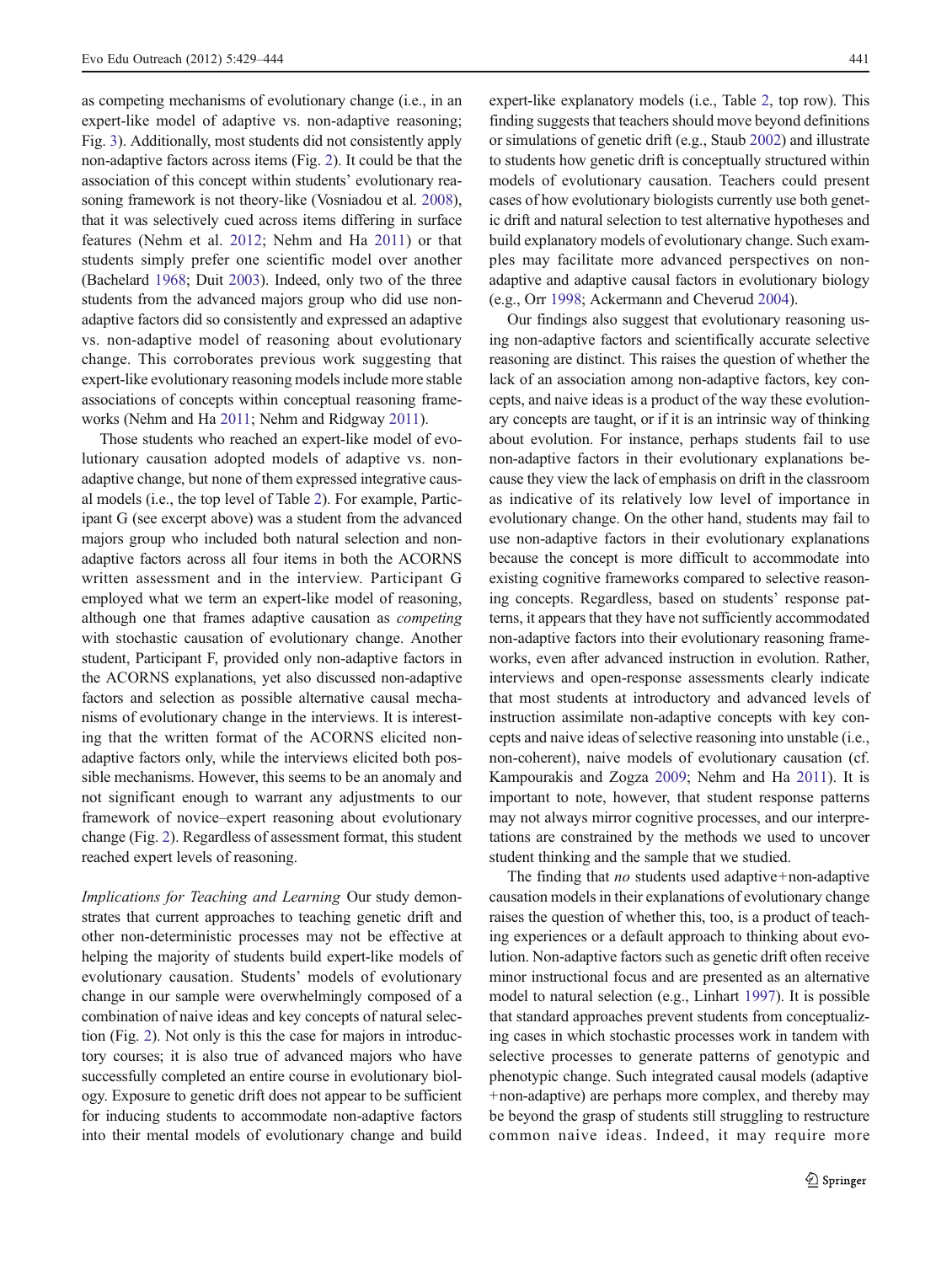<span id="page-13-0"></span>comprehensive evolution instruction using extensive theoretical and experimental examples. However, it is important to note that some evolution experts continue to use an adaptive vs. non-adaptive model of evolutionary change in their research programs (e.g., Orr [1998](#page-15-0)), and so it is possible that an adaptive+non-adaptive model is simply a less common, alternative framework for experts within evolutionary biology. Further work is needed to explore this issue.

Overall, our study highlights the fact that non-adaptive factors receive very little attention in the science education or evolution education literature. Future research exploring novice and expert understanding and application of nonadaptive factors would help to reveal what a more expertlike model of evolutionary reasoning would look like and could inform the design of evolution learning progressions (cf. Catley et al. [2005\)](#page-14-0).

Implications for Assessment Assessments are central to helping teachers foster meaningful science learning (NRC [2001b\)](#page-14-0). However, it is imperative that those assessments meet quality control criteria established by the educational measurement community (AERA et al. 1999). Measurement instruments, among other things, must comprehensively assess all facets of a well-defined construct (Neumann et al. [2011](#page-15-0)). In the domain of evolutionary biology, natural selection and genetic drift are the two most important causal factors that biologists use to explain evolutionary change (Orr [1998](#page-15-0)). Thus, to measure evolutionary thinking, instruments must provide the opportunity for students to explain change using natural selection, genetic drift, or combinations of drift+selection. Currently, there are no such instruments.

One important consideration for helping teachers to understand students' thinking about evolution is to employ instruments that are capable of capturing progress in students' conceptual growth. As we argue, measuring progress in evolutionary reasoning requires the consideration of both nonadaptive and adaptive factors in evolutionary causation, in addition to common naive ideas about evolutionary change (Table [2](#page-5-0)). Many widely used instruments, nevertheless, ignore the possibility that non-adaptive factors (such as genetic drift) could contribute to patterns of evolutionary change that the instrument scenarios present (e.g., Bird beak evolution in Anderson et al.'s CINS instrument). Thus, teachers across the educational hierarchy must develop and deploy instruments that include the measurement of reasoning using nonadaptive factors in formative and summative assessments of evolutionary thinking.

Multiple-choice assessments are often a popular choice among instructors considering the time and expertise needed to develop and grade open-ended items. However, multiplechoice items rarely provide mixed model options (that is, not just right or wrong options), despite the fact that such reasoning models may be very common in samples (as we found in

our study; Nehm [2011](#page-14-0)). If we want our assessments to fulfill their purposes, we must consider the large proportion of students who have mixed models for explaining evolutionary change and revise our multiple choice assessments to reflect this well established finding. No multiple-choice evolution instruments to our knowledge allow for the measurement of mixed models.

Study Limitations and Implications for Future Work on Evolutionary Reasoning Using Non-adaptive Factors Although we were able to describe how students reason about evolutionary change and their use of non-adaptive factors, we were not able to determine why students did not incorporate non-adaptive factors into their models of evolutionary causation. Because all students in our sample were assigned readings that covered genetic drift, and had the opportunity to listen to lectures that included the topic of genetic drift, the lack of non-adaptive factors in students' explanations could be due to poor teaching of the topic. Additionally, it is unclear whether teachers incorporated developmental constraints, or other lesser-known nonadaptive factors (see Gould [2002](#page-14-0)), into their teaching in all the biology classes or if it was only found in the evolution course. It is possible that other student groups exposed to instruction on drift in a more integrated and sophisticated manner would show different patterns than those observed with our sample. Thus, our findings may not generalize to other student samples. Future studies should explore the relationship between instruction and evolutionary reasoning using non-adaptive factors. Such a focus would help determine whether specifically addressing non-adaptive factors (beyond genetic drift) through instruction or teaching nonadaptive factors in different ways, influences students' use of non-adaptive factors in their evolutionary explanations.

Acknowledgments We thank Minsu Ha for help with scoring and data analysis, John Harder and Judy Ridgway for helping to access participants, Meghan Rector for helpful reviews of the manuscript, and National Science Foundation REESE grant 099999 for financial support of portions of this study.

#### References

- Ackermann RR, Cheverud JM. Detecting genetic drift versus selection in human evolution. Proc Natl Acad Sci USA. 2004;101:17946–51.
- American Association for the Advancement of Science: Vision and Change in Undergraduate Biology Education, Washington, DC: <http://visionandchange.org> (2011).
- American Educational Research Association: American Psychological Association, and National Council on Measurement in Education (AERA, APA, and NCME). Standards for educational and psychological testing. Washington, DC: AERA; 1999.
- Anderson DL, Fisher KM, Norman GJ. Development and evaluation of the conceptual inventory of natural selection. J Res Sci Teach. 2002;39:952–78.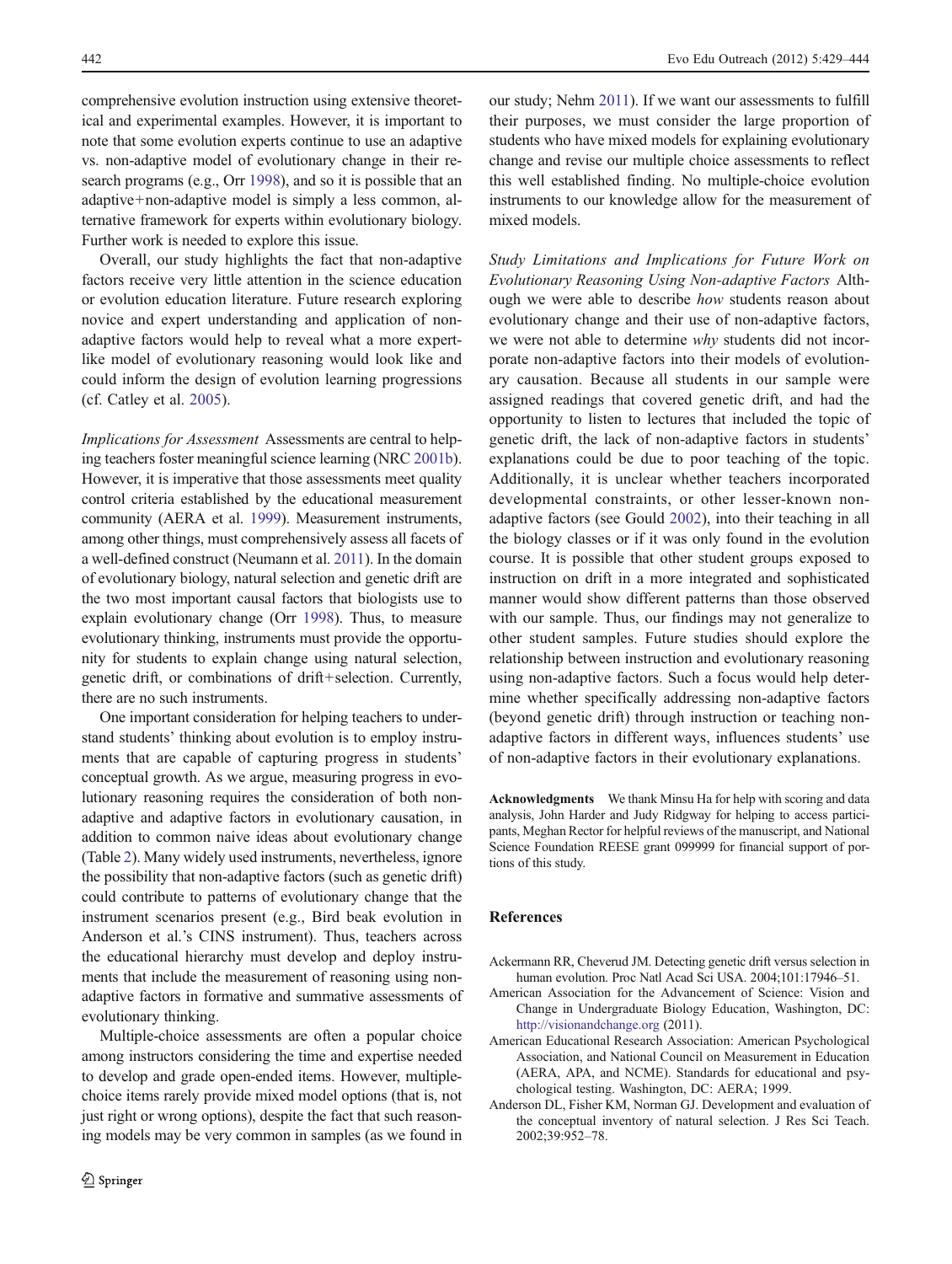- <span id="page-14-0"></span>Bachelard G. The philosophy of no. A philosophy of the new scientific mind. New York: The Orion Press; 1968.
- Battisti BT, Hanegan N, Sudweeks R, Cates R. Using item response theory to conduct a distracter analysis on Conceptual Inventory of Natural Selection. Int J Sci Math Educ. 2010;8:845–68.
- Beatty J. Chance and natural selection. Philos Sci. 1984;51(2):183– 211.
- Bishop BA, Anderson CW. Student conceptions of natural selection and its role in evolution. J Res Sci Teach. 1990;27(5):415–27.
- Bowler P. The eclipse of darwinism: anti-darwinian evolution theories in the decades around 1900. The Johns Hopkins University Press: Baltimore. 1983.
- Campbell NA, Reece JB, Urry LA, Cain ML, Wasserman SA, Minorsky PV, Jackson RB. Biology. 8th ed. New York: Pearson Benjamin Cummings; 2008.
- Carpenter P, Bullock A, Potter J. Textbooks in teaching and learning: the views of students and their teachers. Brookes e-J Lear Teach.  $2006:2:1-10$ .
- Catley K, Lehrer R, Reiser B. Tracing a prospective learning progression for developing understanding of evolution. Paper commissioned by the National Academies Committee on Test Design for K-12 Science Achievement. Washington, DC: National Academies. [http://www7.nationalacademies.org/bota/Test\\_Design\\_](http://www7.nationalacademies.org/bota/Test_Design_K-12_Science.html) [K-12\\_Science.html](http://www7.nationalacademies.org/bota/Test_Design_K-12_Science.html) (2005).
- Chi MTH, Feltovich PJ, Glaser R. Categorization and representation of physics problems by experts and novices. Cogn Sci. 1981;5 (2):121–52.
- Cohen J. Statistical power analysis for the behavioral sciences. Hillsdale: Lawrence Erlbaum; 1988.
- Conway Morris S. Life's solution: inevitable humans in a Lonely Universe. Cambridge: Cambridge University Press; 2003.
- Cuseo J. The empirical case against large class size: adverse effects on the teaching, learning, and retention of first-year students. J Fac Dev. 2007;21(1):5–21.
- Dagher ZR, BouJaoude S. Scientific views and religious beliefs of college students: the case of biological evolution. J Res Sci Teach. 1997;34(5):429–45.
- Darwin C. On the origin of species by means of natural selection, or the preservation of favoured races in the struggle for life. London: John Murray; 1859.
- Dawkins R. The selfish gene. Oxford: Oxford University Press; 1976.
- Demastes SS, Good RG, Peebles P. Students' conceptual ecologies and the process of conceptual change in evolution. Sci Educ. 1995a;79(6):637–66.
- Demastes SS, Settlage J, Good RG. Students' conceptions of natural selection and its role in evolution: cases of replication and comparison. J Res Sci Teach. 1995b;32(5):535–50.
- Demastes SS, Good RG, Peebles P. Patterns of conceptual change in evolution. J Res Sci Teach. 1996;33(4):407–31.
- Dobzhansky T. Nothing in biology makes sense except in the light of evolution. Am Biol Teach. 1973;35(3):125–9.
- Duit R. Conceptual change: a powerful framework for improving science teaching and learning. Int J Sci Educ. 2003;25(6):671– 88.
- Feldhamer GA, Drickamer LC, Vessey SH, Merritt JF, Krajewski CW. Mammalogy: Adaptation, diversity, ecology. 3rd edition. Baltimore, MD: Johns Hopkins University Press. 2007.
- Ferrari M, Chi MTH. The nature of naïve explanations of natural selection. Int J Sci Educ. 1998;20(10):1231–56.
- Fisher RA. On the dominance ratio. P Roy Soc Edinb B. 1922;42:321– 41.
- Fosnot CT. Constructivism: a psychological theory of learning. In: Fosnot CT, editor. Constructivism: theory, perspectives and practice. New York: Teachers College Press; 1996. p. 8–33.
- Freeman S. Biological science. 2nd ed. Upper Saddle River: Pearson Prentice Hall; 2005.
- Futuyma DJ. Evolutionary biology. 3rd ed. Sunderland: Sinauer Associates, Inc; 1998.
- Futuyma DJ. Evolution. 2nd ed. Sunderland: Sinauer Associates, Inc; 2009.
- Gould SJ. The structure of evolutionary theory. Cambridge: Belknap Press; 2002.
- Gould SJ, Lewontin RC. The spandrels of San Marco and the Panglossian paradigm: a critique of the adaptationist programme. P Roy Soc Lond B Bio. 1979;205:581–98.
- Gregory TR. Understanding natural selection: essential concepts and common misconceptions. Evol Educ Outreach. 2009;2(2):156– 75.
- Hagedoorn AL, Hagedoorn AC. The relative value of the processes causing evolution. The Hague: Martinus Nijhoff; 1921.
- Kampourakis K, Zogza V. Preliminary evolutionary explanations: a basic framework for conceptual change and explanatory coherence in evolution. Sci Educ. 2009;18(10):1313–40.
- Keil FC, Wilson RA. Explanation and cognition. Cambridge: MIT Press; 2000.
- Kelemen D, Rosset E. The human function compunction: teleological explanation in adults. Cognition. 2009;111(1):138–43.
- Kimura M. Evolutionary rate at the molecular level. Nature. 1968;217:624–6.
- Lande R. Natural selection and random genetic drift in phenotypic evolution. Evolution. 1976;30(2):314–34.
- Linhart YB. The teaching of evolution: we need to do better. Bioscience. 1997;47(6):385–91.
- Lynch M. The evolution of genetic networks by non-adaptive processes. Nat Rev Genet. 2007;8:803–13.
- Maret TJ, Rissing SW. Exploring genetic drift & natural selection through a simulation activity. Am Biol Teach. 1998;60(9): 681–3.
- Matthen M, Ariew A. Two ways of thinking about fitness and natural selection. J Philos. 2002;99(2):55–83.
- Mayr E. How to carry out the adaptationist program? Am Nat. 1983;121:324–34.
- Millstein RL. Are random drift and natural selection conceptually distinct? Biol Philos. 2002;17:33–53.
- National Research Council. Investigating the influence of standards: a framework for research in mathematics, science, and technology education. Washington, DC: National Academy Press; 2001a.
- National Research Council. Knowing what students know. Washington, DC: National Academy Press; 2001b.
- Nehm RH. Understanding undergraduates' problem solving processes. J Biol Microbiol Ed. 2010;1(2):119–21.
- Nehm RH, Ha M. Item feature effects in evolution assessment. J Res Sci Teach. 2011;48(3):237–56.
- Nehm RH, Reilly L. Biology majors' knowledge and misconceptions of natural selection. Bioscience. 2007;57(3):263–72.
- Nehm RH, Ridgway J. What do experts and novices "see" in evolutionary problems? Evol Educ Outreach. 2011;4(4):666– 79.
- Nehm RH, Schonfeld IS. Does increasing biology teacher knowledge of evolution and the nature of science lead to greater preference for the teaching of evolution in schools? J Sci Teac Educ. 2007;18 (5):699–723.
- Nehm RH, Schonfeld IS. Measuring knowledge of natural selection: a comparison of the CINS, an open-response instrument, and an oral interview. J Res Sci Teach. 2008;45(10):1131–60.
- Nehm RH, Schonfeld IS. The future of natural selection knowledge measurement. A reply to Anderson et al. J Res Sci Teach. 2010;47 (3):258–362.
- Nehm RH, Kim SY, Sheppard K. Academic preparation in biology and advocacy for teaching evolution: biology versus non-biology teachers. Sci Educ. 2009;93(6):1122–46.